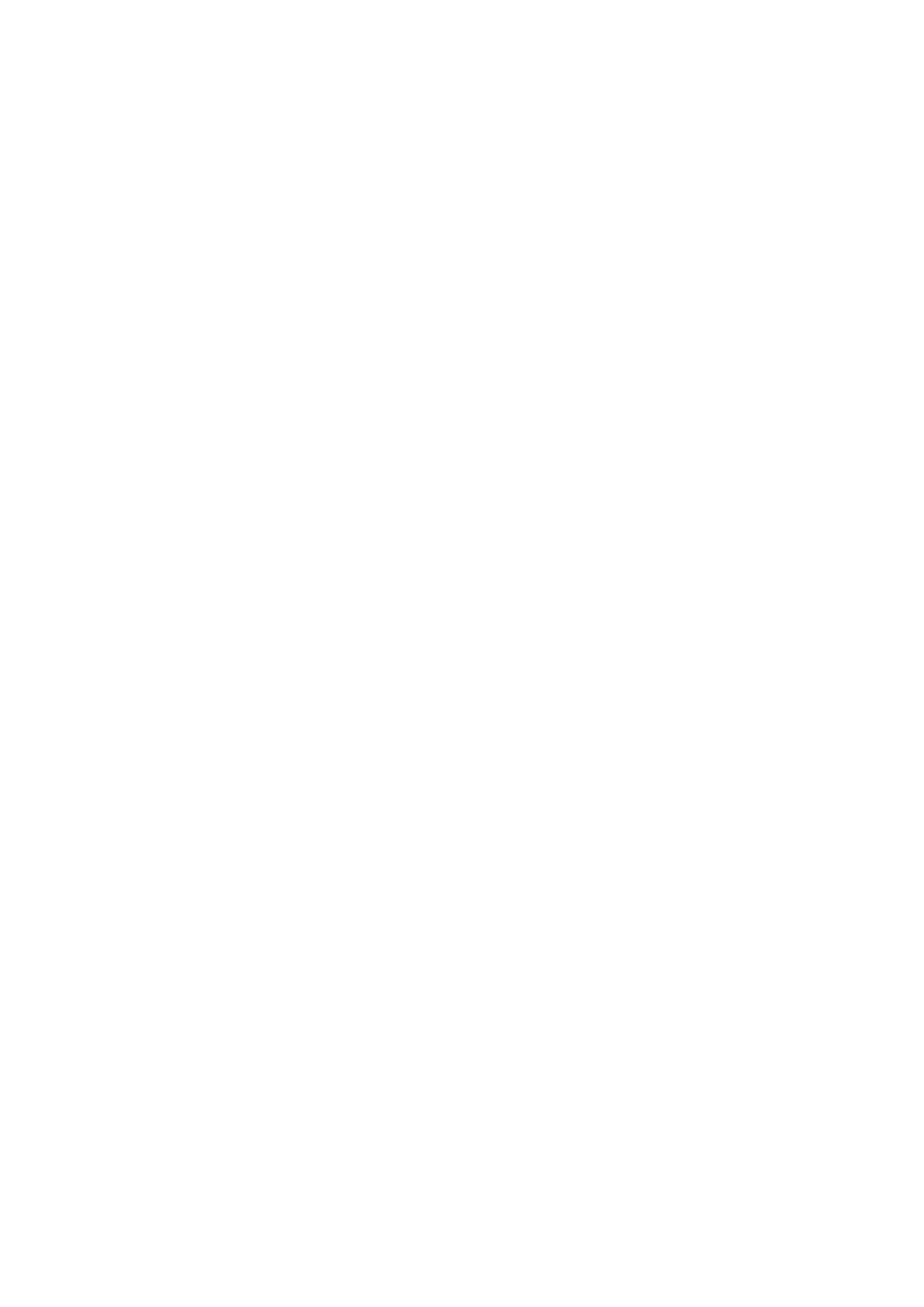Working Paper 245

# **Community values and perceptions of ecosystem services of high-altitude old-growth oak forests of Bhutan Himalayas**

Tshewang Dorji Conifer Forestry Research Sub-Centre, Yusipang, UWICER The University of Adelaide

Himlal Baral Center for International Forestry Research (CIFOR)

Justin Brookes The University of Adelaide

Jose Facelli The University of Adelaide

Robin Sears Centre for International Forestry Research (CIFOR)

Tshewang Norbu Conifer Forestry Research Sub-Centre, Yusipang, UWICER

Kuenzang Dorji Conifer Forestry Research Sub-Centre, Yusipang, UWICER

**Center for International Forestry Research (CIFOR)**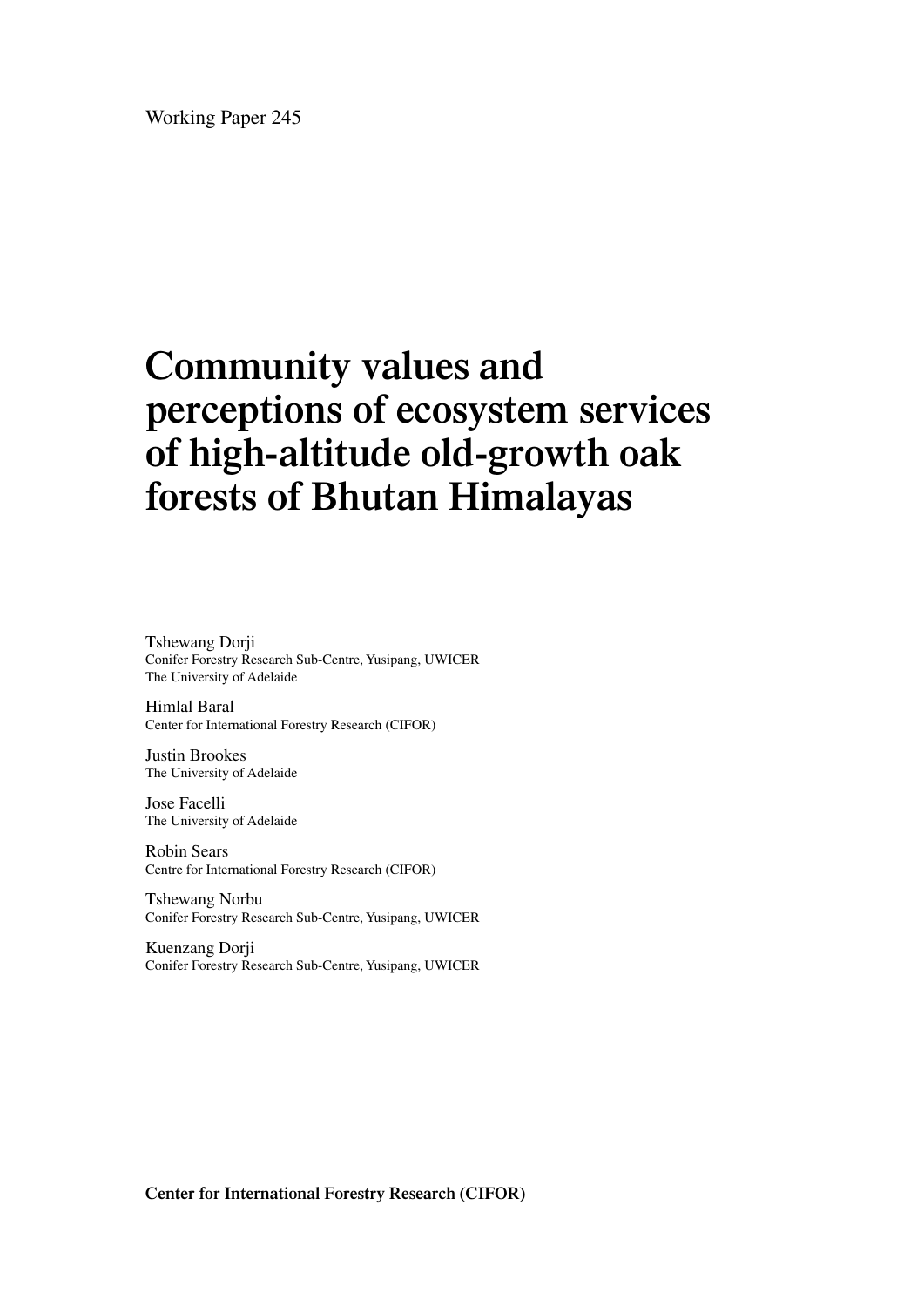Working Paper 245

© 2018 Center for International Forestry Research



Content in this publication is licensed under a Creative Commons Attribution 4.0 International (CC BY 4.0), http://creativecommons.org/licenses/by/4.0/

DOI: 10.17528/cifor/006287

Dorji T, Baral H, Brookes J, Facelli J, Sears R, Norbu T and Dorji K. 2018. *Community values and perceptions of ecosystem services of high-altitude old-growth oak forests of Bhutan Himalayas.* Working Paper 245. Bogor, Indonesia: CIFOR.

CIFOR Jl. CIFOR, Situ Gede Bogor Barat 16115 Indonesia

T +62 (251) 8622-622 F +62 (251) 8622-100 E cifor@cgiar.org

#### **cifor.org**

We would like to thank all funding partners who supported this research through their contributions to the CGIAR Fund. For a full list of the 'CGIAR Fund' funding partners please see: http://www.cgiar.org/our-funders/

Any views expressed in this publication are those of the authors. They do not necessarily represent the views of CIFOR, the editors, the authors' institutions, the financial sponsors or the reviewers.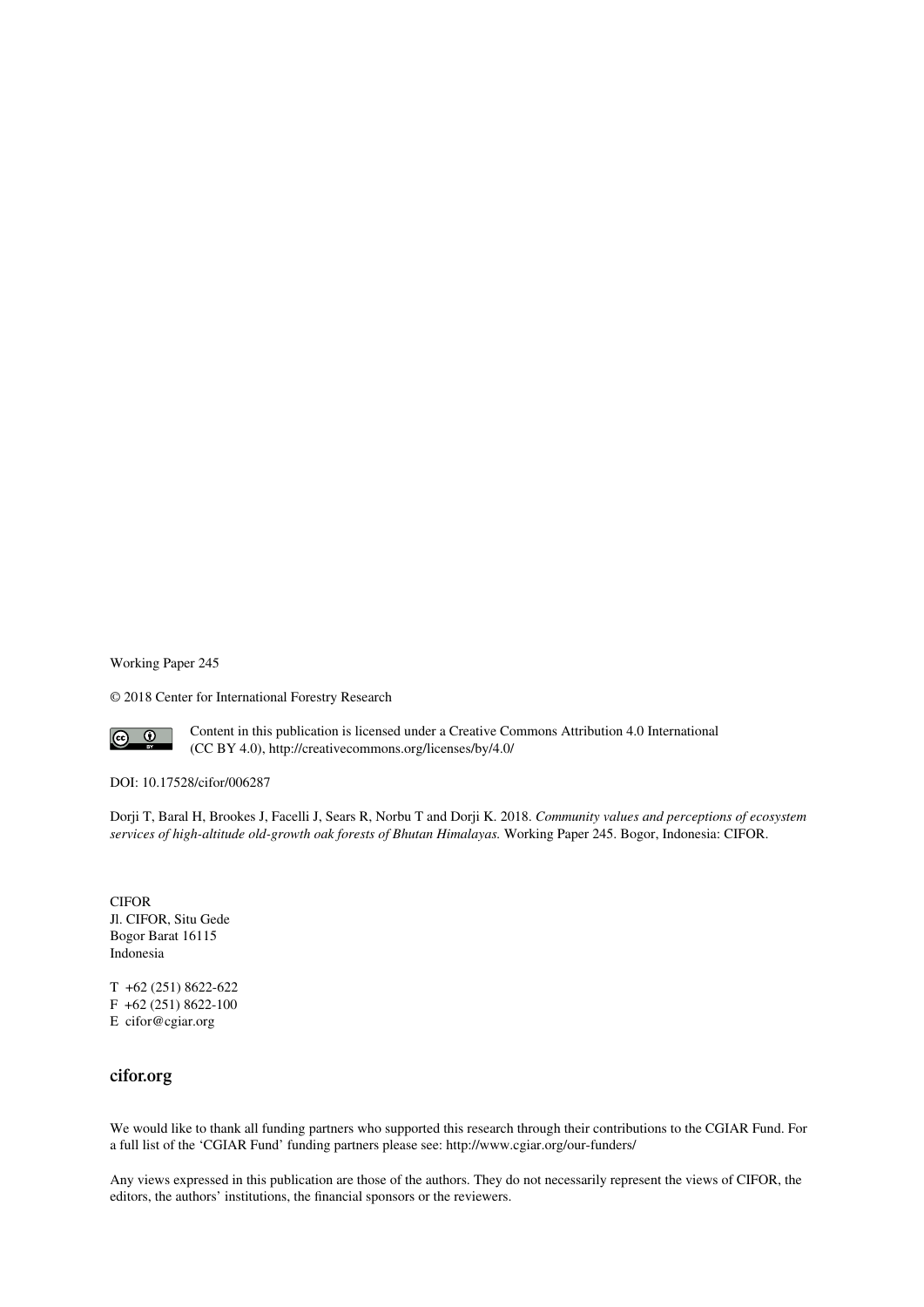## **Contents**

|     |                     | V                                                                                                                                                                                                                                                         |
|-----|---------------------|-----------------------------------------------------------------------------------------------------------------------------------------------------------------------------------------------------------------------------------------------------------|
|     |                     | $\mathbf{1}$                                                                                                                                                                                                                                              |
|     |                     | 3                                                                                                                                                                                                                                                         |
|     |                     | 3                                                                                                                                                                                                                                                         |
|     |                     | $\overline{4}$                                                                                                                                                                                                                                            |
| 2.3 | Data analysis       | 5                                                                                                                                                                                                                                                         |
|     |                     | 6                                                                                                                                                                                                                                                         |
|     |                     | 6                                                                                                                                                                                                                                                         |
|     |                     | 14                                                                                                                                                                                                                                                        |
| 3.3 | Supporting services | 15                                                                                                                                                                                                                                                        |
| 3.4 |                     | 16                                                                                                                                                                                                                                                        |
|     |                     | 17                                                                                                                                                                                                                                                        |
|     |                     | 18                                                                                                                                                                                                                                                        |
|     |                     | Acknowledgments<br>1 Introduction<br>2 Methods<br>2.1 Study area<br>2.2 Data collection<br>3 Results and discussion<br>3.1 Provisioning ecosystem services<br>3.2 Regulating ecosystem services<br>Cultural services<br>4 Conclusion<br><b>References</b> |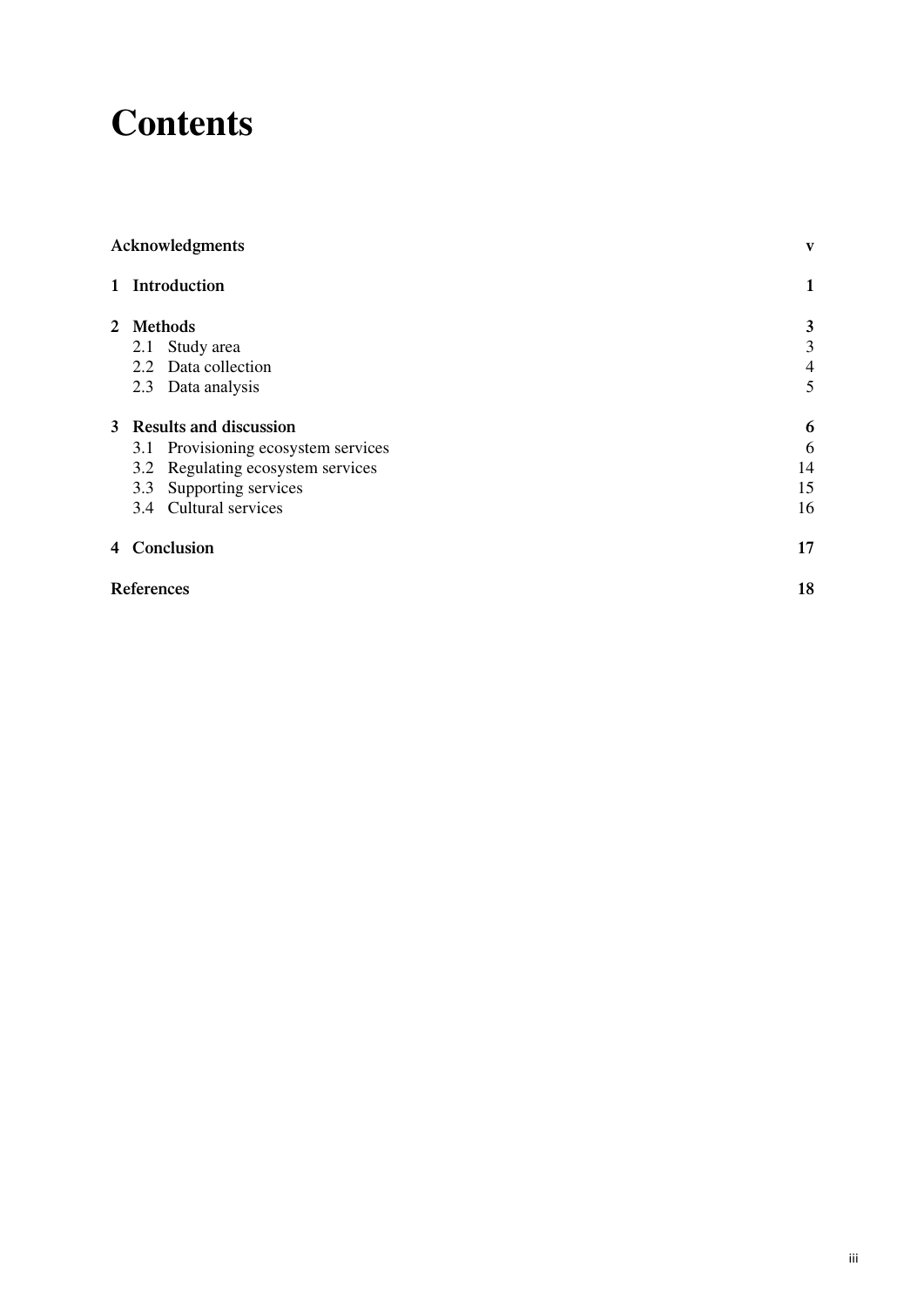### **List of figures, tables and boxes**

#### **Figures**

| Area showing six villages in Thimphu and one village in Wangduephodrang.                  |    |
|-------------------------------------------------------------------------------------------|----|
| Focus group discussions, including participatory resource mapping, in the study villages. |    |
| Mushroom collected for consumption and sale from the study area.                          |    |
| 4 Forests provide cultural support services which is an important ecosystem service.      | 16 |

#### **Tables**

|                | Description of the study sites.                                                              |     |
|----------------|----------------------------------------------------------------------------------------------|-----|
| 2              | Respondents involved in the survey by gender.                                                | 4   |
| 3              | Ecosystem services indicated by local villagers in the study region, with description and    |     |
|                | potential indicators relevant to the study area and measurement units.                       |     |
| $\overline{4}$ | Prioritization of ecosystem services based on which natural asset the FGD participants value |     |
|                | the most in their community.                                                                 | Q   |
| 5              | Focus group discussion outcomes on perceived trends in the provisioning ecosystem services   |     |
|                | from old-growth oak forests in the study area.                                               | 12. |
| 6              | High commercial NWFPs collected by the local communities, resource availability trend        |     |
|                | and proposed management options by the FGDs based on their local practices and knowledge. 13 |     |

#### **Box**

1 Reasons cited for decline in resources and income 14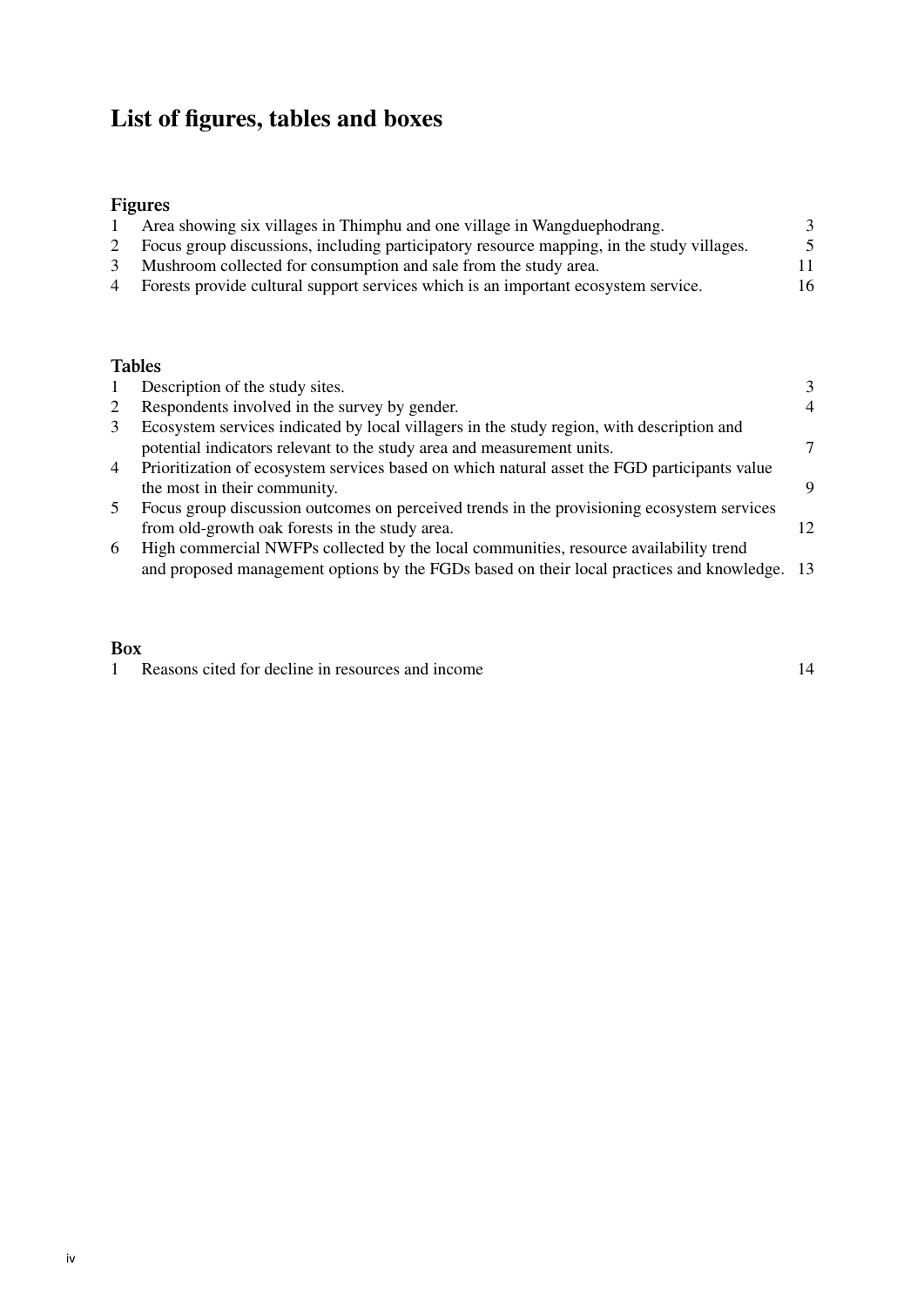## <span id="page-6-0"></span>**Acknowledgments**

The study was conducted and supported under the framework of the SLANT Project, with collaborative research between UWICER and CIFOR supported by funding from Austrian Government. The authors would like to thank the Royal Government of Bhutan, CIFOR, and the Government of Austria for this wonderful opportunity. We would also like to thank Mr Sonam Phuntsho, CIFOR project coordinator at UWICER and the whole management of UWICER colleagues at CFRSC and all the participants/respondents involved in the study. We also thank Miss Georgina Drew, from the University of Adelaide for her advice on the research. The report forms a part of the PhD study of the lead author pursuing studies at the University of Adelaide, South Australia, under the Australian Government Research Training Program Scholarship. The University of Adelaide and the Government of Australia are duly acknowledged for all the support.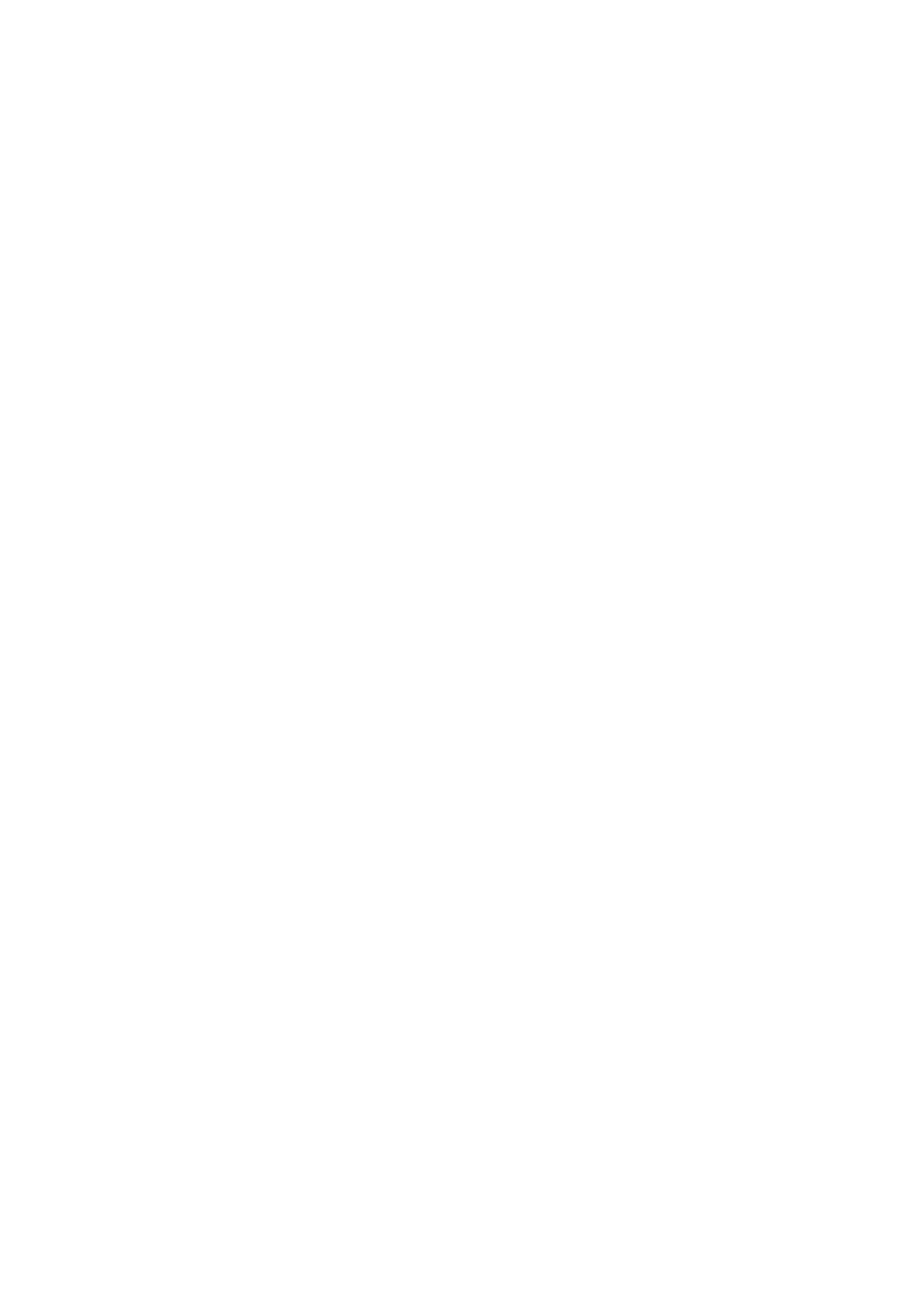# <span id="page-8-0"></span>**1 Introduction**

Bhutan is a small country situated in one of the most diverse ecosystems of the Eastern Himalayas. Ranging in elevation from a little less than 100 m a.s.l. at its southern border to over 7000 m a.s.l. in the north, and covering only  $38,394 \text{ km}^2$  in area, this ecologically diverse country has  $71\%$  of its total geographical area under forests (FRMD 2016).

The natural resources found in these forests, along with the freshwater ecosystems, are regarded as the most valued ecosystem goods and services in Bhutan (Baral et al. 2017; ICIMOD 2017; Kubiszewski et al. 2013). Forest ecosystems and their services play a crucial role in the country's realization of gross national happiness (GNH) (Sears et al. 2017). Close to 60% of Bhutanese people are rural and largely agrarian, and about 70% of the population is dependent on subsistence agriculture and livestock farming, which relies heavily on the forests and their resources. The forests are traditionally used as grazing grounds. Large herds of domestic cattle and migratory cattle are grazed there, while the fresh water from the forests is a source of drinking water and irrigation. Forest fodder and leaflitter collection for cattle bedding constitutes a major activity for the farming communities, and also plays a major role in nutrient transfer from forests to agricultural fields (Roder et al. 2003) thereby maintaining soil fertility with minimum chemical fertilizer inputs. Fuelwood collected from the forests is a primary source of energy providing 58% of the total energy consumed in Bhutan (DOE 2009).

There are 11 forest types in Bhutan (MoAF 2016), with distribution strongly correlated to elevation and annual precipitation (Wangda et al. 2006). Among these are the evergreen oak forests, covering 315 km2 and spanning over only 1% of Bhutan's land area. Evergreen oak forests have a special link to the farming communities throughout the Himalayas (Moktan 2014; Naudiyal et al. 2017; Shrestha 2003; Singh et al. 2012).

The most important and highly utilized forests for temperate farmers (2200 m to 3500 m a.sl.) are the high-altitude old-growth oak forests, dominated by *Quercus semecarpifolia*. These and adjacent ecosystems are historically grazed by large herds of migratory and sedentary cattle due to their location adjacent to the alpine meadows which were traditionally used as grazing grounds. The livelihoods of communities in the upper mountains is directly dependent on agriculture and livestock farming. They obtain timber, fuel wood, fodder and manure from the oak forests. Thus, due to their strong connection with the farming systems, these forests are vital to the wellbeing of people living in the temperate regions of Himalayas (Gajendra et al. 2011; Shrestha 2003). Oak forests are also indispensable for the protection of watersheds as they are strongly correlated with the quantity and quality of mountain springs (Shrestha 2003; Singh et al. 1989; Singh et al. 2012; Singh et al. 1986).

In the Bhutan Himalaya, cows and yaks are the main grazers. Traditionally, cows graze these forest during the summer months (June–August), while yaks graze during the winter months (December– February). The evergreen leaves of the *Q. semecarpifolia* serve as an important fodder resource during the dry winters when ground vegetation is largely absent due to severe cold weather. The wood of *Q. semecarpifolia* is known for its strength, durability and permanence, and it is highly sought after for firewood, agricultural implements, charcoal and sericulture (Singh et al. 1997).

Recent rapid population growth and economic development in Eastern Himalayan countries have put severe pressures on forest ecosystems, and particularly on these high-altitude old-growth oak forests (Shrestha 2003; Shrestha et al. 1996; Singh et al. 2010; Singh et al. 2012; Singh 1998; Singh et al. 1986). These pressures are caused by unsustainable wood extraction, excessive forest grazing and a changing climate, and there is concern that the reduction or even loss of important species may affect the forests' provision of ecosystem services critical to local livelihoods and regional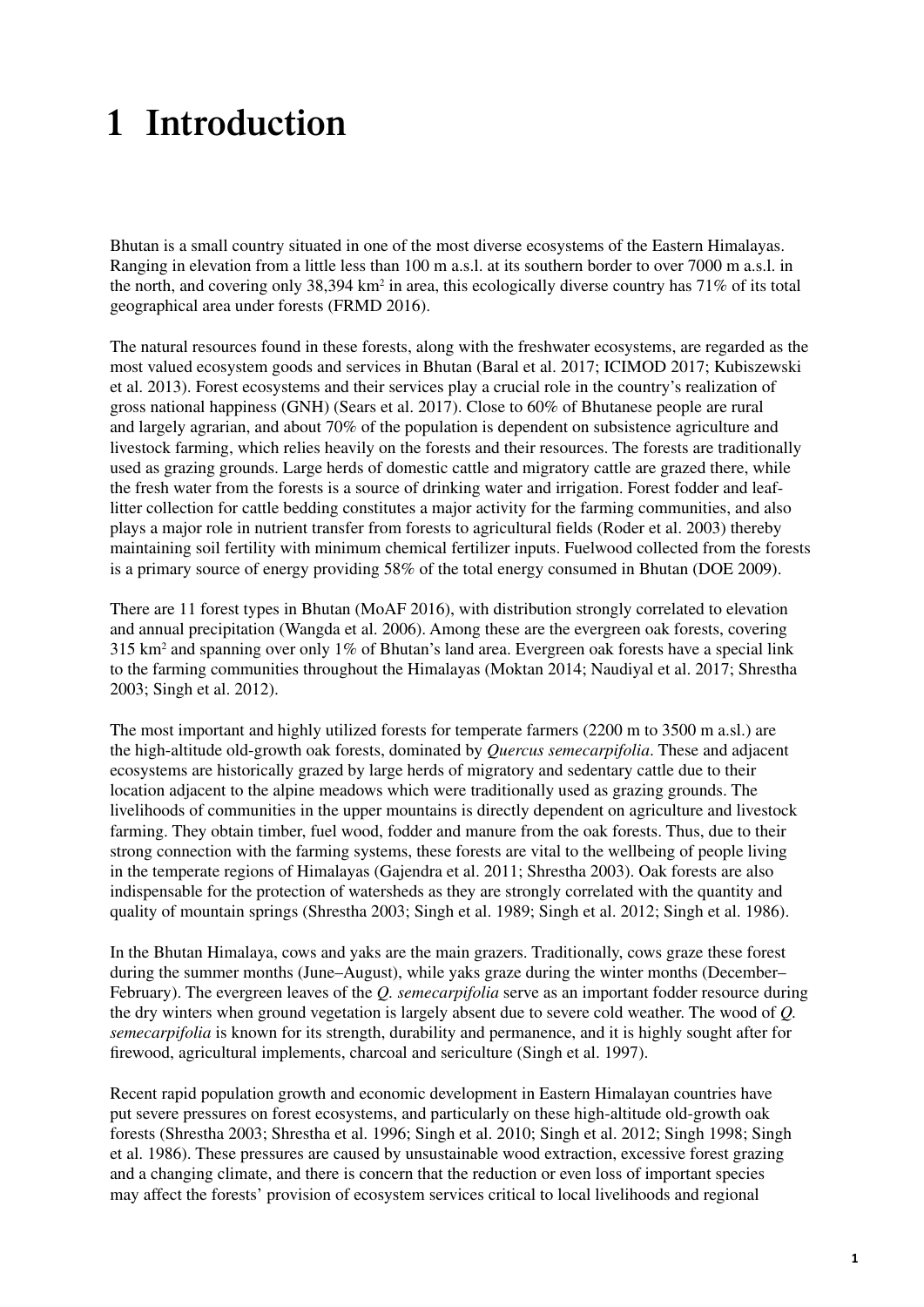security. For example, Sherestha and Paudel (1996) reported that degradation of brown oak forests in Nepal threatened livestock farming due to fodder scarcity. They also reported noticeable declines in populations of wild dove and barking deer, animals that feed on the acorns of this species. In Kumoan Himalayas, India, degradation of these oak forests is correlated with drying and other changes in springs from underground water sources (Singh et al. 1989). The degradation of these important high-elevation forest ecosystems will result in the deterioration of ecosystem services if proper forest management strategies are not taken in a timely manner. This could include changes in community norms and practices related to land use, agriculture and forests, policy reform, and carrying out restoration measures that promote the regeneration and growth of these forests.

This paper reports our research on community perceptions of these forests and their ecosystem services. The study was carried out as a part of the international Sloping Lands in Transition (SLANT) project, led by CIFOR with collaborators in Asia and Africa (<https://www.cifor.org/slant/>).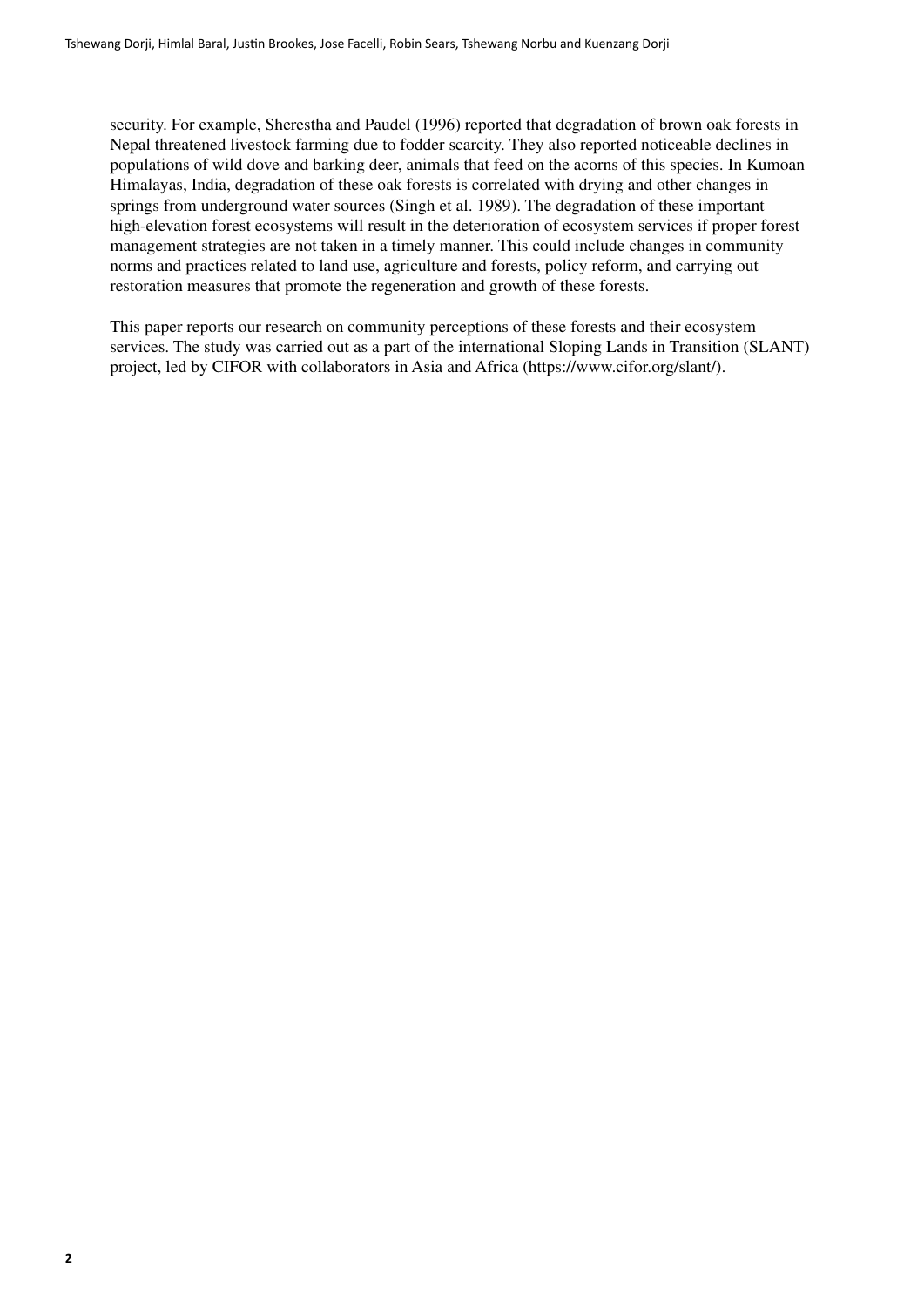### <span id="page-10-0"></span>**2 Methods**

#### **2.1 Study area**

For the current study, we selected seven villages in two districts in Western Bhutan: Thimphu District and Wangduephodrang District (Figure 1; Table 1). Villages were selected for inclusion based on their uniformity in landscape and elevation, proximity to the old-growth oak forest and their strong dependence on the ecosystem services of the forest. The forests associated with the study sites were dominated by brown oak (*Quercus semecarpifolia*) and mixed with conifers such as blue pine (*Pinus wallichiana*) at the lower elevations and spruce (*Picea spinulosa*) and hemlock (*Tsuga dumosa*) at the higher elevations, with some other temperate broadleaf species.



**Figure 1. Area showing six villages in Thimphu and one village in Wangduephodrang.**

| Village name | <b>District</b> | Altitude<br>(m.a.s.l.) | Coordinates                       | Main source of income               |
|--------------|-----------------|------------------------|-----------------------------------|-------------------------------------|
| Sheling      | Wangdue         | 2539                   | 27° 23' 24.19" N 89° 58' 41.26" E | agriculture (potatoes), forests     |
| Jadingkha    | Thimphu         | 3036                   | 27° 27' 02.61" N 89° 30' 18.69" E | agriculture, livestock, forests     |
| Shari        | Thimphu         | 2681                   | 27° 27' 28.98" N 89° 31' 32.87" E | agriculture, livestock, forests     |
| Nubri        | Thimphu         | 2776                   | 27° 27' 37.41" N 89° 31' 15.38" E | agriculture, livestock, forests     |
| Chimithankha | Thimphu         | 2618                   | 27° 26' 36.30" N 89° 31' 37.51" E | agriculture, forests                |
| Gemina       | Thimphu         | 2459                   | 27° 25' 36.41" N 89° 32' 58.31" E | business, livestock,<br>agriculture |
| Yusipang     | Thimphu         | 2830                   | 27° 28' 09.15" N 89° 42' 04.12" E | agriculture, forests, livestock     |

|  | Table 1. Description of the study sites. |  |  |  |
|--|------------------------------------------|--|--|--|
|--|------------------------------------------|--|--|--|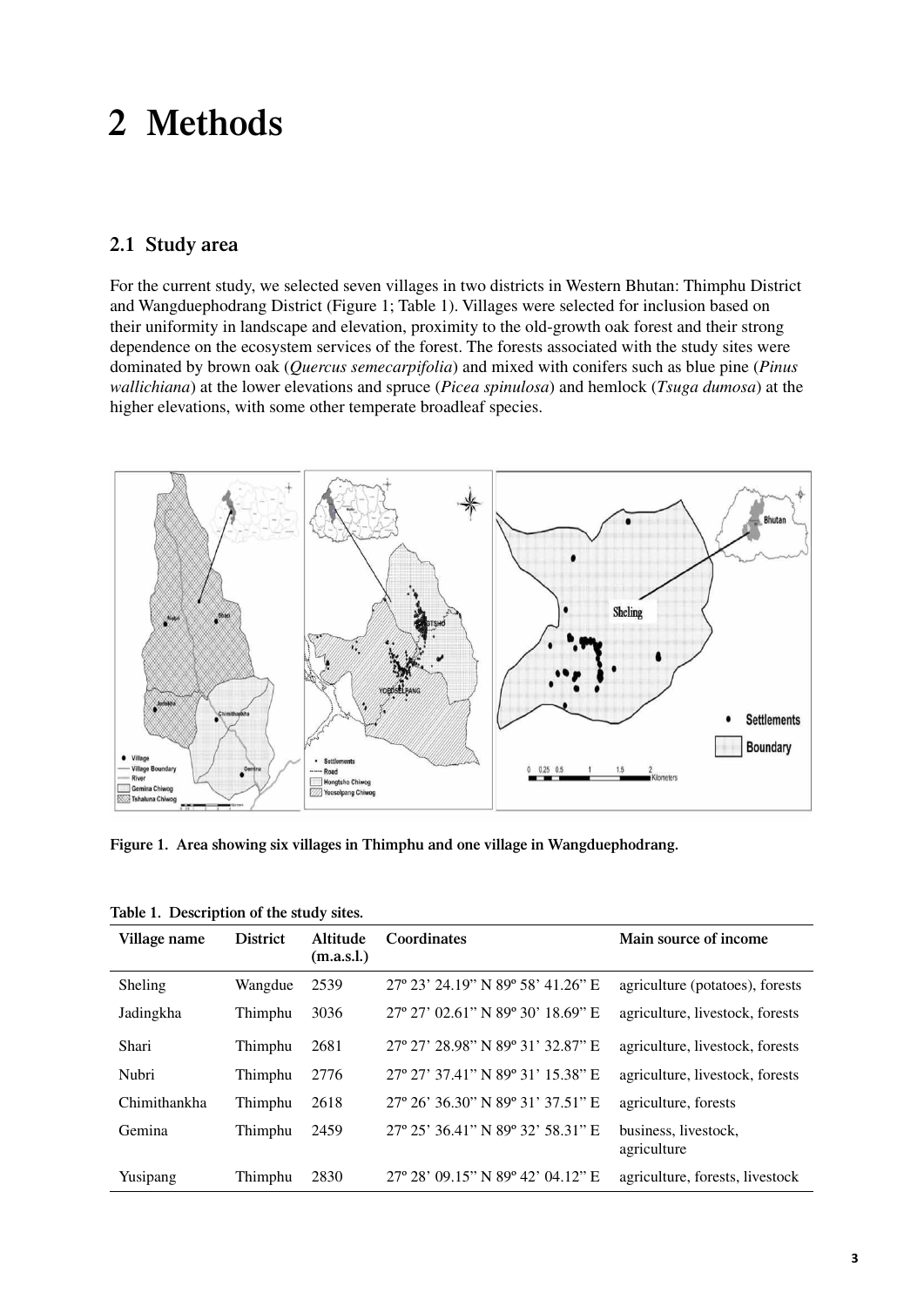#### <span id="page-11-0"></span>**2.2 Data collection**

We used three participatory rural appraisal approaches in these villages: focus group discussion (FGD), household interviews and key informant interviews, focusing on the significance of these forests to communities and households. While we aim to eventually quantify some of the ecosystem services provided by these forests, in this study we report only on the quality of the services as reported by villagers and other key stakeholders. Our surveys were developed and carried out by a multidisciplinary team comprising foresters, researchers and extension agents. The use of participatory tools to qualitatively assess the value of forests is rapid and reflects on-the-ground realities, which will give researchers a sense of the range and importance of the ecosystem services provided by these forests to the local people, and the trends and threats that require immediate attention (Baral et al. 2013).

We used structured perception questionnaires at the household (HH) level to assess the important ecosystem services of these forests and to gather views of rural communities in the study area who are dependent on the old-growth oak forests. A total of 84 households were included in the study. The participants were chosen on a random basis and generally the head of the household who made decisions for the family was interviewed. The average age of the farmers was 52 years for men and 43 years for women (Table 2).

We interviewed nine key informants in total: local range officers and officials from the forest department (5), a representative from one NGO (1) and staff at research institutes (3) who are actively involved in the forest management and conservation (see Table 2). The key informants were asked open-ended questions about their perceptions of the ecosystem services of these forests, the drivers of change to these services, and current management practices.

We held nine FGDs during April–June 2017 to get a general idea of the local views on the ecosystem services, trends in resource availability and threats to the forest, and recommendations for management interventions. Ecosystem services were identified by members of the group and listed on the charts through a participatory resource mapping exercise (Figure 2). Through a participatory mapping exercise, we ensured that all the members within the group contributed equally and the information gathered represented the perceptions of the whole group rather than only one or two spokespeople (van Oort et al. 2015). Group size was kept between 5 and 10 members to allow all members to participate in the discussion. The group members were from middle-aged to elderly men and women with good knowledge on oak forest utilization. All the participants indicated a strong dependence on the oldgrowth oak forests and ecosystem services for their livelihood. To avoid non-uniformity and to ease the resource mapping within the group, households utilizing the same local forests and ecosystem services were grouped together.

Perceptions of the availability of ecosystem services in the past, present and future were collected along with drivers of change and traditional knowledge or local practices which can be adopted for managing these resources based on local context. Ranking of the important ecosystem services based on preferences and priorities were also recorded. Prioritization of ecosystem services were conducted through questions based on which services respondents valued the most in their community. Each

| <b>SN</b> | Occupation     | Men           |             | Women                    |                          | <b>Total</b> |
|-----------|----------------|---------------|-------------|--------------------------|--------------------------|--------------|
|           |                | <b>Number</b> | Average age | <b>Number</b>            | Average age              | respondents  |
|           | Farmers        | 33            | 52          |                          | 43                       | 84           |
|           | Key informants |               | 43          | $\overline{\phantom{a}}$ | $\overline{\phantom{0}}$ |              |

#### **Table 2. Respondents involved in the survey by gender.**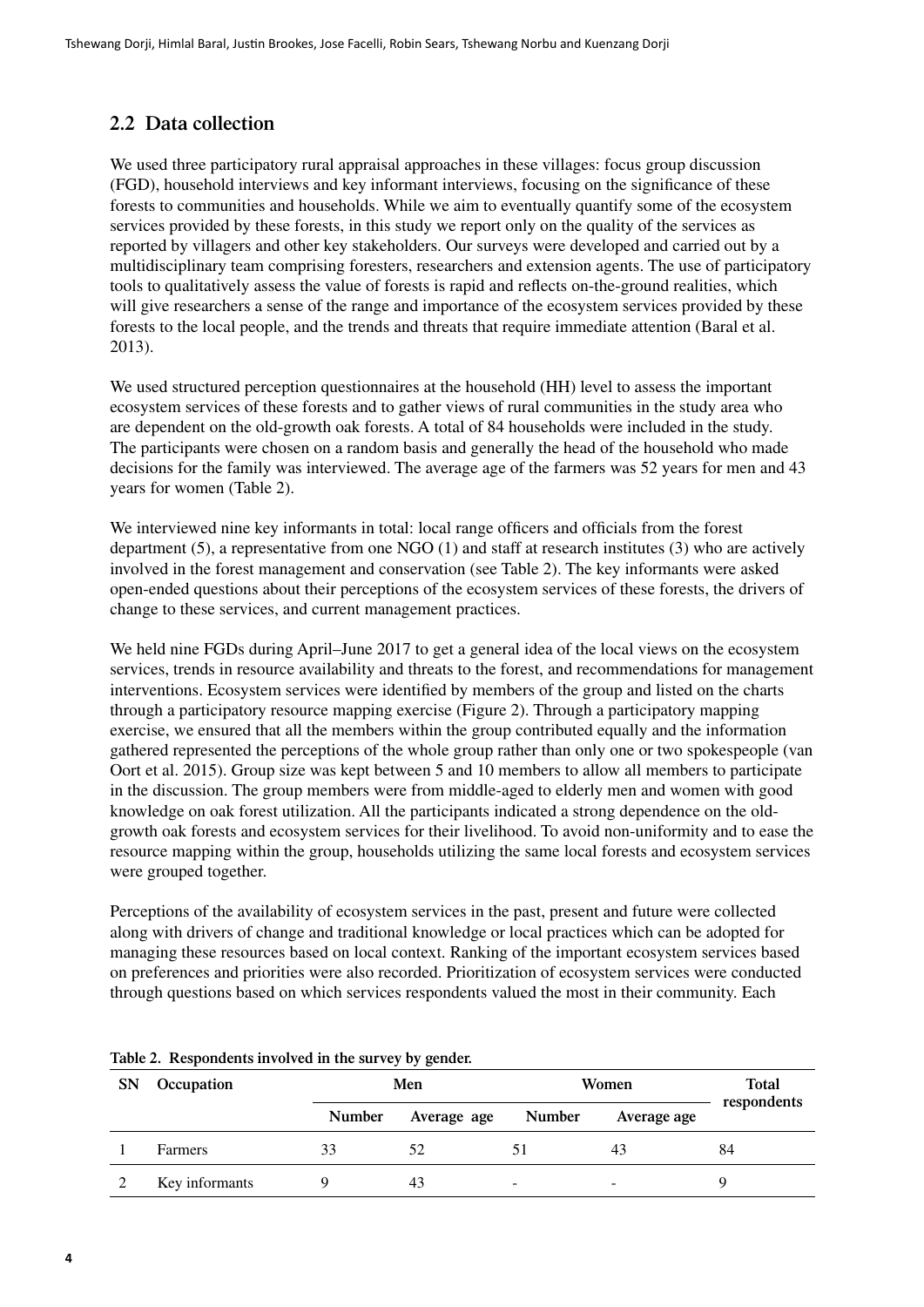<span id="page-12-0"></span>

**Figure 2. Focus group discussions, including participatory resource mapping, in the study villages.**

FGD listed up to five ecosystem services and ranked them according to importance. Every group was facilitated by a moderator with two others, who recorded the key information discussed.

For systematic listing of ecosystem services, as well as to ease data enumerators and local communities, we classified all the ecosystem services into four major groups following the Millennium Ecosystem Assessment (2005). These are provisioning services, regulating services, supporting services and cultural services (MEA 2005).

#### **2.3** Data analysis

Descriptive statistics consisting of frequencies and percentages are presented based on the stakeholder's responses. Quantification of some of the ecosystem services at the household level on a yearly basis was also estimated to understand the extent of dependence on these services. There were discrepancies in the unit used for collecting these products. Some used head loads while bigger farmers used truck loads. Based on general experience, as well as field verification, the following standards were derived and used in the paper.

Firewood: 1 head load (HL) =  $50 \text{ kg}$ ; 1 truck load =  $72 \text{ HL}$ 

Leaf litter: 1 head load (HL) =  $50 \text{ kg}$ ; 1 truck load =  $60 \text{ HL}$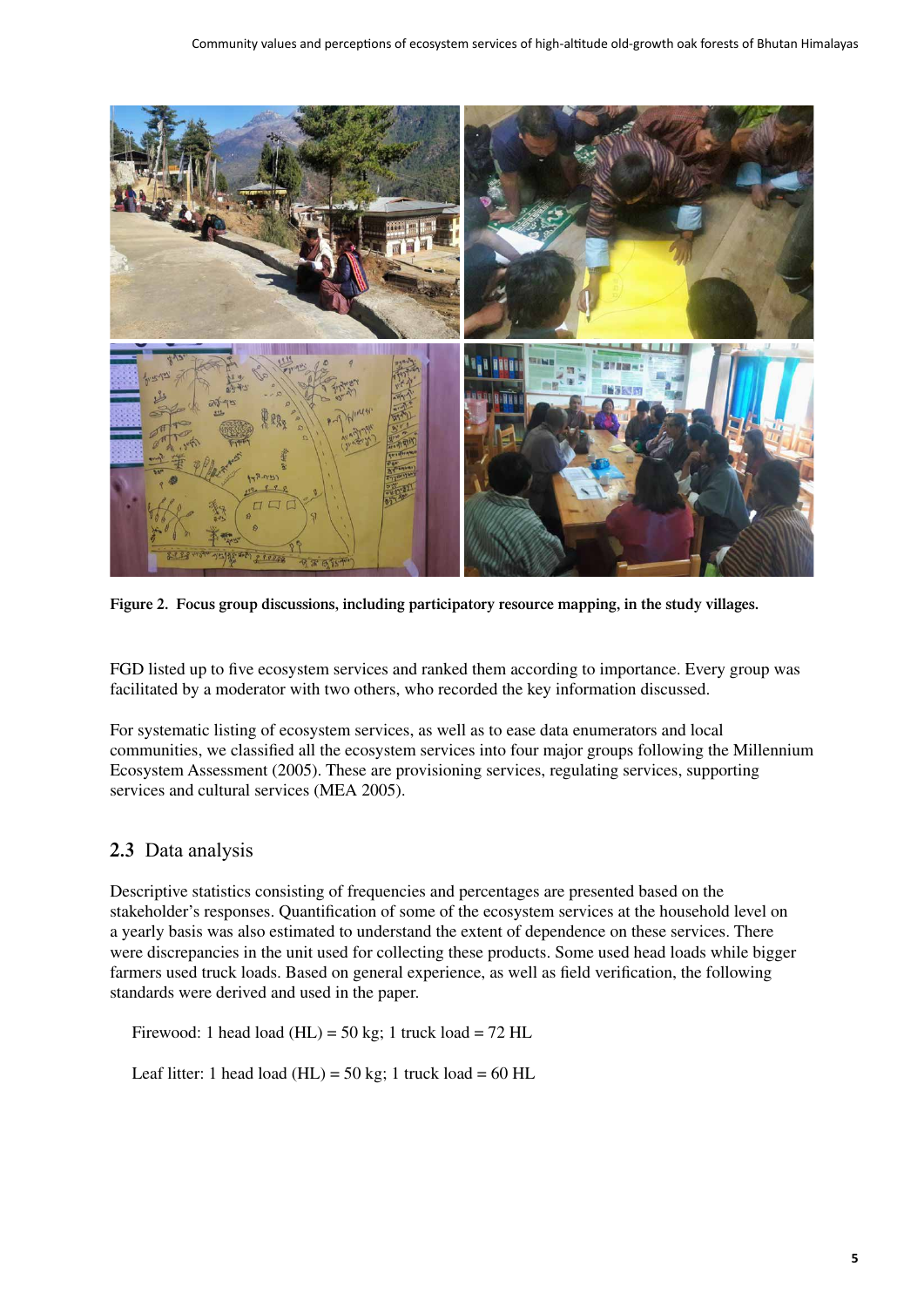### <span id="page-13-0"></span>**3 Results and discussion**

The local communities in the study areas showed strong dependence on the local forest ecosystem and its services. A total of 22 broad ecosystem service types were identified and were grouped under the four categories of the Millennium Ecosystem Assessment (2005) (Table 3). Details of these services are provided for each of the four broad categories.

#### **3.1 Provisioning ecosystem services**

#### **3.1.1 Freshwater services**

Household and key informant interviews revealed that fresh water and its services from the forests are the ecosystem services most valued by the local communities. FGDs further confirmed this and reported that water has decreased every year. Water in the study areas was mainly used for household consumption and agricultural purposes. The main water bodies in the study area were fresh streams. These streams originate from a network of smaller springs, which are derived from groundwater under the forest floor. In total, approximately 19 perennial streams were recorded from the study area. Communities also use the water for rotating the prayer wheels (prayer mills); this is strongly associated with spiritual wellbeing and contentment of the villagers. In the past, one of the major water uses was to run traditional water mills for grinding grains. However, water mills have declined significantly over the last few decades due to replacement by easily operated electric mills. Most of the water mills are now non-operational or in a ruined state.

Ranked as the top priority ecosystem service throughout the study area (Table 4), freshwater availability in many areas has shown a declining trend over years (Table 5). The communities perceived that the decline will be more pronounced in the next few decades as they believe that water sources are drying out everywhere else, too. The decline in the availability of fresh water was mainly attributed to forest disturbances due to logging and other developmental activities, such as the construction of road and transmission lines  $(31\%)$  in this study. Approximately 16% of the stakeholders perceived that the decline in water availability was due to drought and gradual warming trend observed over the years, while around 4% related it to other geological events, such as earthquakes. Water availability in two study sites, Sheling and Yusipang, has not changed; however, with increasing population and changes in consumption patterns coupled with climatic changes it was perceived to be likely to decline in future. The two villages have good forest cover dominated by oaks at their water sources with some small-scale disturbances.

#### **3.1.2 Wood products**

Timber and firewood production from the forests was ranked as the second and third most important ecosystem services by the communities (Table 4). Timber is usually allotted at a subsidized rate to rural communities for construction of houses and maintenance, with a fixed volume allowed to each registered household (head of the household). The current forest rules state that timber for house construction and renovation is allotted once every 12 years, while timber for construction and renovation sheds, storerooms and watch towers is issued once in every 25 years period. The volume of timber allotted is about 70 m<sup>3</sup> (= 2500 cubic feet). Timber species in the area are *Tsuga dumosa*, *Picea spinulosa* and *Pinus wallichiana*. Timber availability is perceived to have declined over the years (82%) and people related the decline to overextraction by outsiders.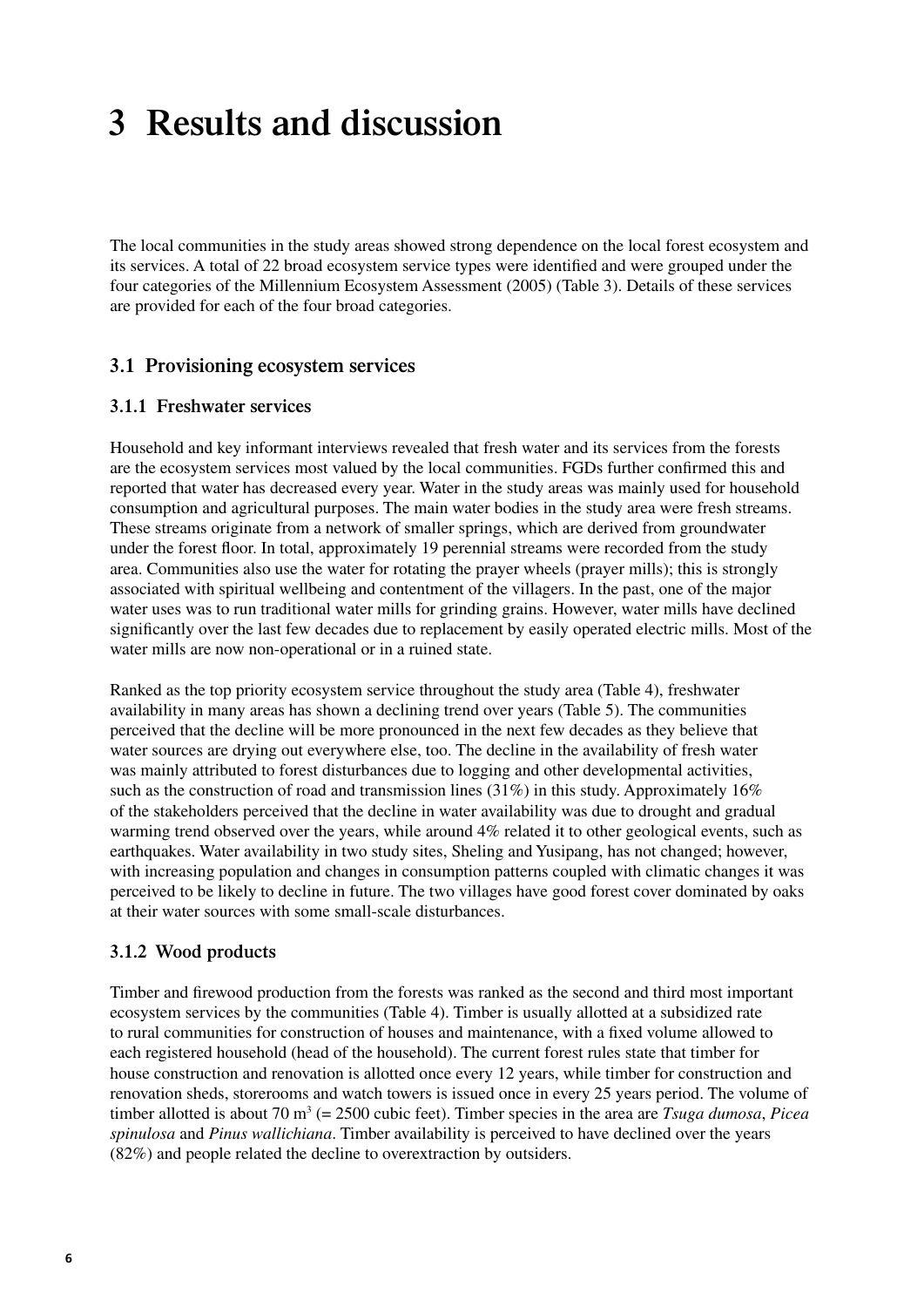| $\overline{a}$ , $\overline{b}$ , $\overline{b}$ , $\overline{c}$<br>Ecosystem<br>service | Type of ES                   | <b>Description of ES</b>                                                                                       | <b>Indicator of ES</b>                                                                                      | <b>Measurement units</b>                                                                            |
|-------------------------------------------------------------------------------------------|------------------------------|----------------------------------------------------------------------------------------------------------------|-------------------------------------------------------------------------------------------------------------|-----------------------------------------------------------------------------------------------------|
| category                                                                                  |                              |                                                                                                                |                                                                                                             |                                                                                                     |
| Provisioning<br>services                                                                  | Freshwater                   | Water available for drinking,<br>irrigation and hydropower                                                     | Number of springs,<br>ponds and streams;<br>volume of water;<br>hydroelectric<br>infrastructure<br>capacity | No. site $\cdot$ ; volume<br>of water flow<br>$(m3)$ ; hydroelectric<br>generator capacity<br>(kWh) |
|                                                                                           | Timber<br>production         | Timber stock at harvestable<br>age in the forests                                                              | Number of large and<br>mature trees per ha<br>of dense forest                                               | No. of commercial<br>trees HH <sup>-1</sup>                                                         |
|                                                                                           | Firewood                     | Presence and abundance of<br>preferred firewood species                                                        | Number of fuel wood<br>species, volume of<br>fuel wood                                                      | $HLHH-1$                                                                                            |
|                                                                                           | Food<br>production           | Provision of food from<br>forests: berries, wild fruits,<br>mushrooms, wild vegetables                         | Amount of food<br>materials                                                                                 | $kg H H^{-1}$                                                                                       |
|                                                                                           | Leaf litter                  | Leaf litter collected for cattle<br>bedding                                                                    | Amount of leaf litter<br>collected                                                                          | $HLHH-1$                                                                                            |
|                                                                                           | Grazing land                 | Area available in the forests<br>for grazing                                                                   | Number of grazing<br>animals in the forest                                                                  | $No. HH-1$                                                                                          |
|                                                                                           | Forage<br>production         | Forage production potentiality<br>from forests and grasslands for<br>local livestock                           | Number of fodder<br>species                                                                                 | $HLHH-1$                                                                                            |
| Provisioning<br>services                                                                  | Local<br>medicines           | Variety of tree, shrub and herb<br>species with biomedical value                                               | No. of species of<br>medical value and<br>harvestable amount                                                | $kg H H^{-1}$                                                                                       |
|                                                                                           | High-value<br><b>NWFP</b>    | Non-timber forest products<br>with bioprospecting or high<br>commercial value                                  | No. of species and<br>production potential                                                                  | Nos. $HH-1$ or kg<br>$HH-1$                                                                         |
| Regulating<br>services                                                                    | Fresh air<br>regulation      | Trees provide fresh oxygen<br>and also absorb dust particles/<br>toxins from atmosphere                        | Total leaf area;<br>amount of pollutant<br>in air                                                           | Air quality (ppm of<br>key pollutants)                                                              |
|                                                                                           | Carbon<br>sequestration      | Atmospheric carbon capture<br>by trees, shrubs and herbs                                                       | Increasing forest<br>cover and increase in<br>biomass                                                       | $ha^{-1} year^{-1}$                                                                                 |
|                                                                                           | Groundwater<br>recharge      | Vital role of vegetative forest<br>cover in regulating water flow<br>and retention of water                    | Ground water<br>recharge rate<br>(net amount of<br>water availability<br>throughout the year<br>downstream) | Volume of water                                                                                     |
|                                                                                           | Natural hazard<br>regulation | Forests act as a natural buffer,<br>helping to protect from strong<br>winds, landslides and other<br>disasters | No. of landslides and<br>other natural hazard<br>cases per year                                             | No. $year1$                                                                                         |
|                                                                                           | Water<br>purification        | Pure water running in streams                                                                                  | Quality of purified<br>water                                                                                | Macroinvertebrates                                                                                  |

**Table 3. Ecosystem services indicated by local villagers in the study region, with description and potential indicators relevant to the study area and measurement units. Ecosystem services based on MEA ecosystem services group.** 

*continued on next page*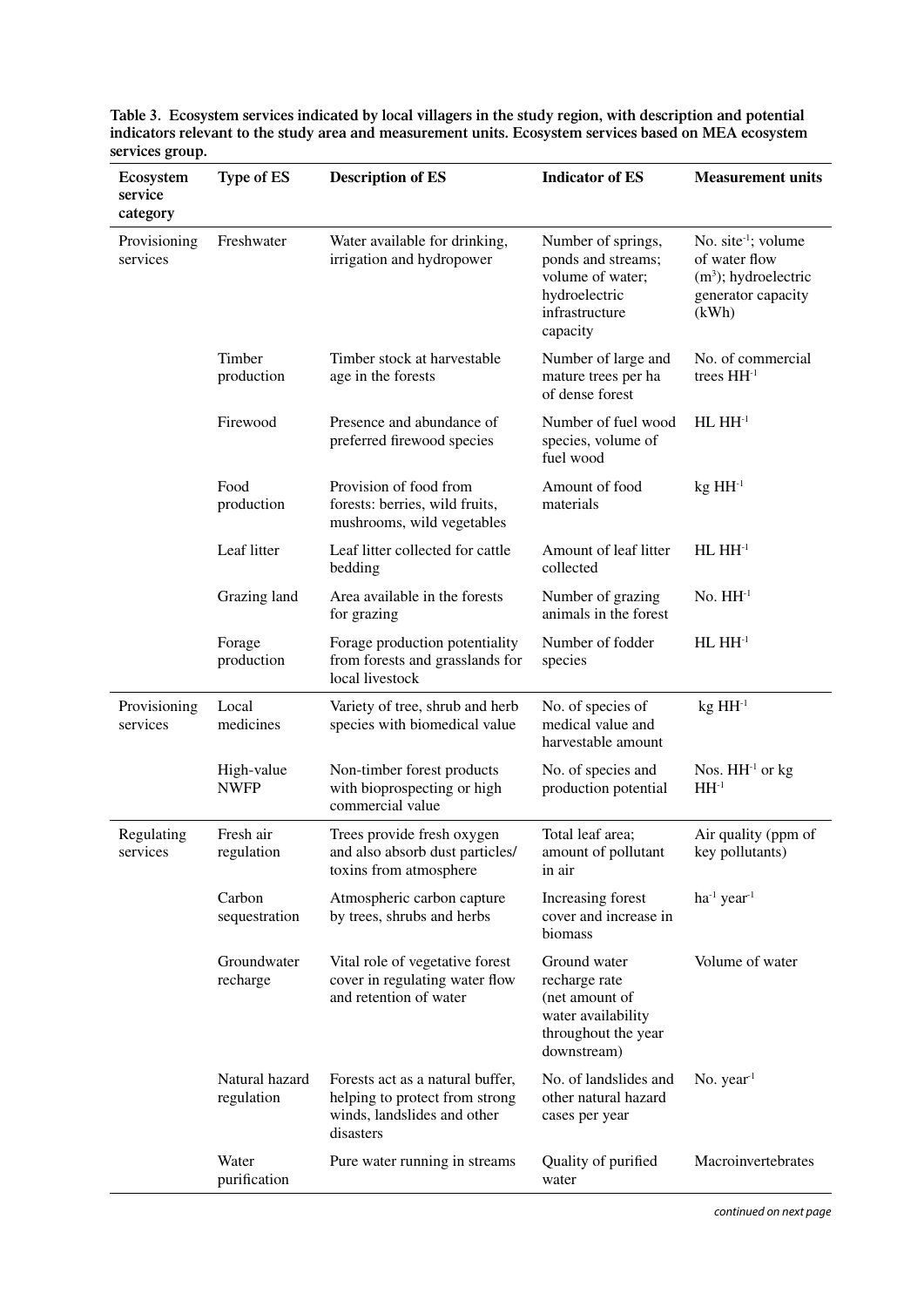Tshewang Dorji, Himlal Baral, Justin Brookes, Jose Facelli, Robin Sears, Tshewang Norbu and Kuenzang Dorji

| Ecosystem<br>service<br>category   | Type of ES                             | <b>Description of ES</b>                                                                                                                      | <b>Indicator of ES</b>                                                                    | <b>Measurement units</b>              |
|------------------------------------|----------------------------------------|-----------------------------------------------------------------------------------------------------------------------------------------------|-------------------------------------------------------------------------------------------|---------------------------------------|
| Regulating<br>services             | <b>Disease</b><br>regulation           | Reduced diseases by regulating<br>fresh air and water purification                                                                            | Number of people<br>affected by water and<br>air borne diseases                           | No. of incidents<br>year <sup>1</sup> |
|                                    | Crop<br>pollination                    | Increased production of crops<br>from larger population of<br>bees and other insects that<br>help pollinate forests and<br>agricultural crops | Number of<br>pollinators                                                                  | No. of species<br>observed            |
|                                    | Soil protection                        | Does forest help in soil<br>protection and conservation?<br>Landslide prone areas covered<br>by vegetation                                    | Incidences<br>of landslides,<br>soil erosion or<br>degradation                            | No. $year1$                           |
| Habitat/<br>supporting<br>services | Biodiversity/<br>habitat               | Provides refuge to a large<br>number of plants and wild<br>animals                                                                            | Observed/reported<br>recurrence of wild<br>animal and plant<br>species in the forests     | Diversity ha <sup>1</sup>             |
|                                    | Maintenance<br>of genetic<br>diversity | Invasiveness/alien/native<br>species                                                                                                          | Appearance of new<br>plants and animals                                                   | No. $ha^{-1}$                         |
| Cultural<br>services               | Spiritual and<br>religious<br>values   | Presence of temples and<br>religious sites                                                                                                    | Locations of temples<br>and spiritual sites;<br>no. of people visiting<br>these locations | No. of visitors year <sup>1</sup>     |
|                                    | Aesthetic<br>values                    | Enjoyment of a landscape's<br>scenic beauty                                                                                                   | No. of visitors<br>appreciating the<br>visual quality of the<br>landscape                 | No. year <sup>1</sup>                 |
|                                    | Recreation and<br>ecotourism           | Opportunity for recreation and<br>ecotourism                                                                                                  | No. of recreation<br>sites; no. of visitors                                               | No. of visitors year <sup>1</sup>     |

**Table 3.** Continued

Due to cold winters, the communities in our study area consume considerable amounts of fuelwood for heating as well as cooking. A household collected about  $1-2$  truckloads  $(8-16 \text{ m}^3)$  of firewood every year. The respondents considered that the local trend in the availability of firewood is decreasing every year (75%). *Quercus semecarpifolia* is the most favored species for fuelwood because of its high calorific value. Realizing the rapid decline in oak population in 2000s, the government of Bhutan has imposed a ban on felling this species (Moktan 2014). The villagers now resort to lops and tops of this species and others, such as *Pinus wallichiana*, *Tsuga dumosa* and *Rhododendron* spp. Villagers, as well as key informants, stressed the need to assess whether such initiatives by the government is helping the regrowth of these forests.

The respondents perceive that the decrease in timber and fuel wood is due to over extraction both by locals and outsiders, coupled with low and longer regeneration and recruitment periods. The villagers expressed difficulties in finding required timber sizes in their forests, which is more time consuming than it was in the past. Road access to the forests has also escalated the problem, as it gives illegal access to the resources. Reducing both illegal access and the allocation of resources to outsiders were common suggestions from the communities to reduce resource depletion. Further, a proposed longterm solution is to declare the forests close to the settlements as community forests, so that community members can carry out monitoring and management.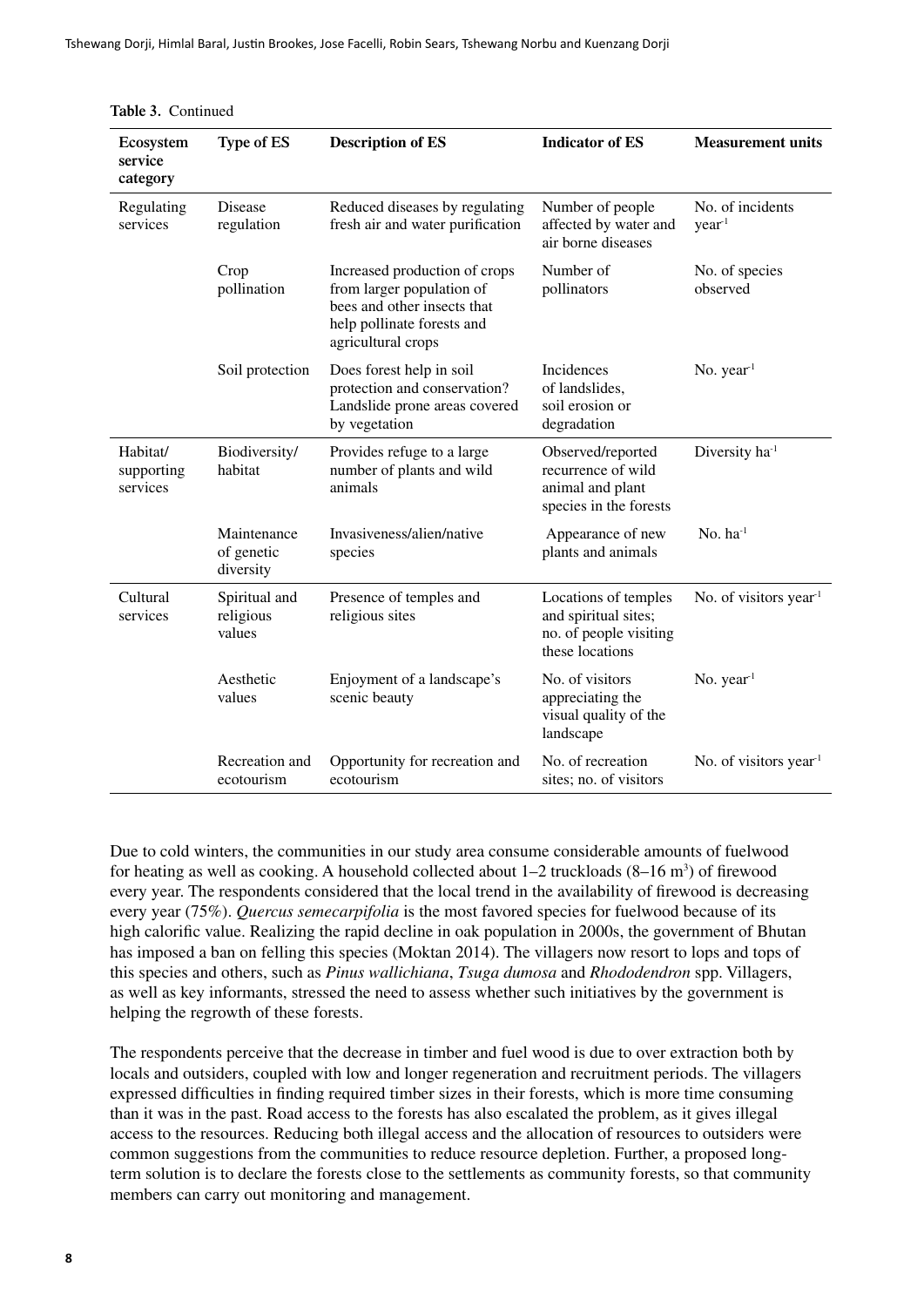| Location     | Ecosystem services ranking based on stakeholder's priorities |                                    |                                               |                                                                              |                                                                             |  |  |
|--------------|--------------------------------------------------------------|------------------------------------|-----------------------------------------------|------------------------------------------------------------------------------|-----------------------------------------------------------------------------|--|--|
|              | First                                                        | Second                             | <b>Third</b>                                  | Fourth                                                                       | Fifth                                                                       |  |  |
| Sheling      | Freshwater<br>services (P)                                   | Firewood<br>(P)                    | Spiritual and<br>recreational<br>values $(C)$ | Litter for cattle<br>bedding $(P)$                                           | Natural hazard<br>regulation, e.g.<br>Protection from<br>wind damage<br>(R) |  |  |
| Jedingkha    | Freshwater<br>services $(P)$                                 | Firewood<br>(P)                    | Timber $(P)$                                  | Food, NWFP, e.g.<br>bamboo for basket<br>making and income<br>generation (P) | Fodder and<br>grazing ground<br>services $(P)$                              |  |  |
| Shari        | Freshwater<br>services (P)                                   | Ground<br>water<br>recharge<br>(R) | Firewood (P)                                  | Food and income<br>generation (P)                                            | Timber $(P)$                                                                |  |  |
| Nubri        | Freshwater<br>services (P)                                   | Timber(P)                          | Firewood (P)                                  | Fodder (P)                                                                   | Fresh air<br>regulation $(R)$                                               |  |  |
| Chimithankha | Freshwater<br>services $(P)$                                 | Firewood<br>(P)                    | Timber $(P)$                                  | Grazing and fodder<br>(P)                                                    | Food e.g.<br>Mushroom<br>and income<br>generation (P)                       |  |  |
| Gemina       | Freshwater<br>services $(P)$                                 | Air<br>regulation<br>(R)           | Firewood (P)                                  | Timber(P)                                                                    | Spiritual and<br>recreational<br>values $(C)$                               |  |  |
| Yusipang     | Freshwater<br>services (P)                                   | Timber(P)                          | Firewood (P)                                  | Biodiversity and<br>habitat (S)                                              | Food e.g.<br>Mushroom<br>and income<br>generation (P)                       |  |  |

| Table 4. Prioritization of ecosystem services based on which natural asset the FGD participants value the |  |  |
|-----------------------------------------------------------------------------------------------------------|--|--|
| most in their community. Letter in brackets show the MEA ecosystem service categories.                    |  |  |

Note: Letters in the parenthesis () indicate the broad category of MEA ecosystem service assessments within which the services fall;  $P =$  provisioning,  $R =$  regulating,  $S =$  supporting and  $C =$  cultural services.

"In the past, about 20 years back, we could fetch our timber requirement for house construction and renovation from the nearby forests about 10–15 minutes walking distance from the house. Now we have to travel more than 5–6 hours by trucks looking for firewood and timber."

Gyem Tshering, 45 years, Shari, Tsaluna Non-wood forest products

Almost all the households in the study area directly accessed the forests to collect non-wood forest products (NWFP), such as mushrooms, medicinal plants and fungi, wild fruits and other edible wild vegetables.

Mushrooms were the most widely collected item from the forest. Respondents reported collecting 32 kinds of mushrooms for household consumption and sale. The area is rich in mushroom resources, particularly the highly priced matsutake (*Tricholoma matsutake*). A household collects an average of 10 kg of mushroom per year. The quantity of mushrooms collected for sale in the local markets fluctuated largely across study sites, as well as among the households in the study area (Figure 3) depending on the availability of resources and occupation of farmers. Among the villages, residents in Yusipang collected the highest amount of mushroom with an average of 19 kgHH<sup>-1</sup>yr<sup>-1</sup> for domestic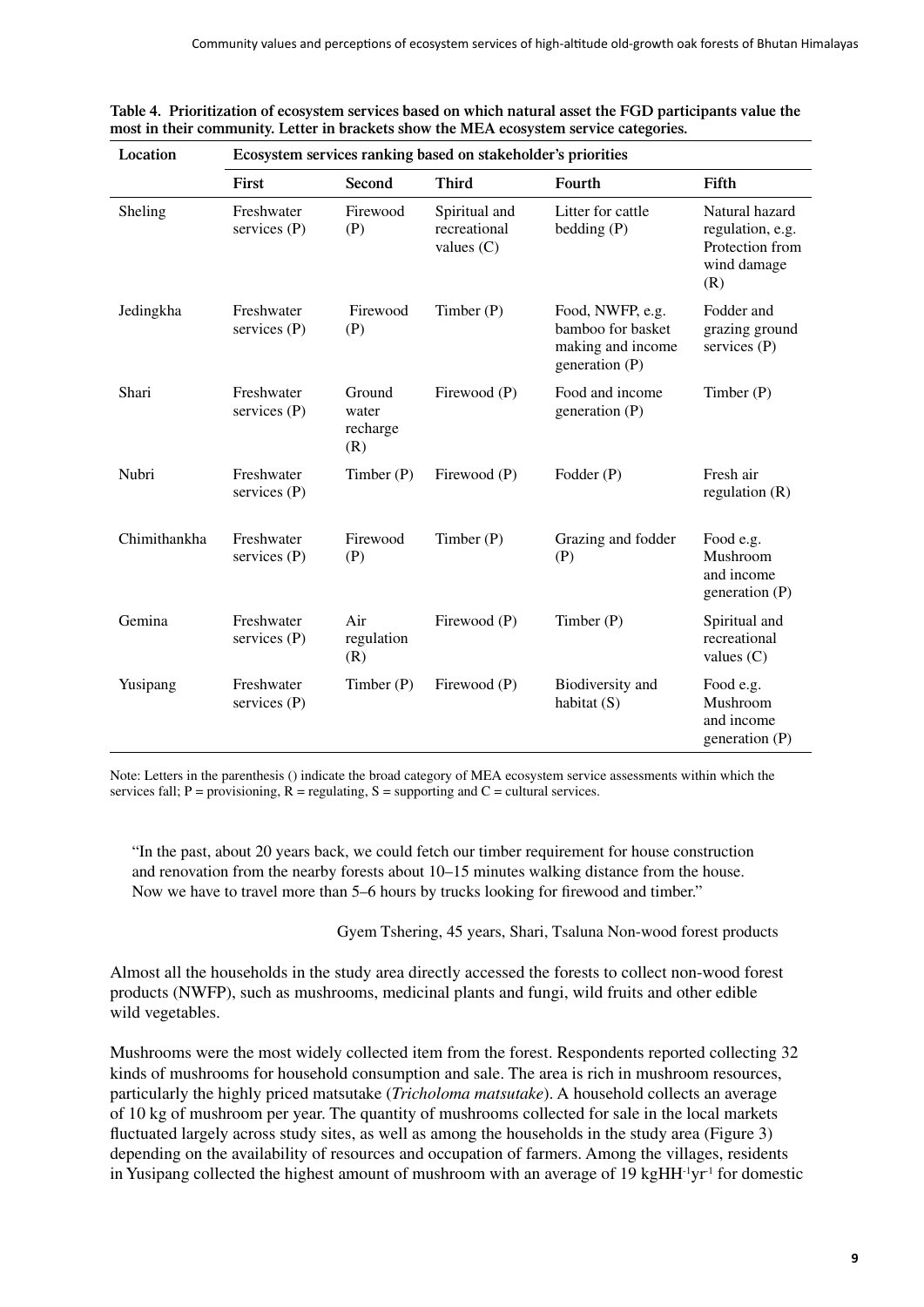consumption and sale. Sheling (16 kg) and Chimithankha villages (14 kg) were the next highest collectors of mushroom. In the high season for mushrooms, the people of these communities dedicate most of their time to collecting.

The other villages collected less than 10 kg per household per year for consumption, with the minimum in Gemina village (1 kgHH<sup>-1</sup>yr<sup>-1</sup>). The residents attributed their low dependence on the wild mushrooms to poor mushroom resources in the area, as well as availability of other income sources. The village is located close to a rapidly growing business town driven by industrial growth and thus residents are moving toward small-scale businesses, market gardening and livestock.

FGDs revealed that there is strong competition for mushrooms among both residents and collectors from outside. While the forest remains open access, the participants felt that such practices lead to overexploitation of forest resources and urged the transfer of governance of the local forests and the resources to the local residents for community-based resource management. Common-pool resource management mechanisms and institutions, such as community forestry, have proved to be effective in regulating and managing valuable natural resources by communities in Bhutan (Brooks 2010). Such a move would not only ensure sustainable use of local resources but would also create a sense of ownership and belonging among the local residents. This would, in turn, help in the conservation of their local forests thereby safeguarding their resources and also helping to reduce rural–urban migration. We support the current initiative of Royal Government of Bhutan to decentralize the management of natural resources to the grass-root communities through the community forestry programs.

Except for a few highly priced mushrooms, the participants perceived that food production by these forests has remained same over the last 10 years (Table 5). Brooks (2010) reported that communities living near a similar forest type in Western Bhutan share this view on the supply of forest mushrooms. However, consumption patterns by the rural communities for these resources have declined sharply. For example, households in Gemina, which is close to the urban area and markets, did not collect mushrooms at all because they were able to purchase them from the local markets. Similar trends were also reported in the harvest of local medicines, wild vegetables, and wild fruits. Wild fruits and berries are occasionally eaten while passing by, mostly by children, and people reported that their collection has declined significantly while the production from the forests remained same. Local medicinal plants, which were widely used in the past for treatment of various ailments, are now hardly used due to access to modern medicines (Table  $5^*$ ). It is thus predicted that with economic growth and the availability of various service options in the market, the dependence on these products will decline over time. There is some concern that even knowledge of these resources will decline, and thus documenting indigenous knowledge and practices would add value and preserve the knowledge base for transmission to future generations.

#### **3.1.3 High-value non-wood forest products**

Table 6 shows some NWFPs of high commercial value that were collected by rural communities and sold in the markets thereby contributing to additional income generation and enhancement of rural livelihoods. Some of these services were common to all the sites (e.g. *Exidia* mushroom, *Paris* plant roots), while few others were localized to a single study site (Table 6). For example, making and selling baskets from bamboo is traditionally practiced by people living in Jedekha village to earn additional income. On average, a household makes 10 baskets per year. Around 100 bamboo culms are required to make four bamboo baskets. A bamboo basket fetches about Nu. 800-1000 (approx. US\$13–16) in the local market. However, the bamboo availability from the forests has declined significantly due to mass bamboo dieback following mast flowering a few years ago. Communities feel that strengthening propagation techniques and sustainable harvesting methods for the bamboo will ensure long-term ecosystem services and conservation goals.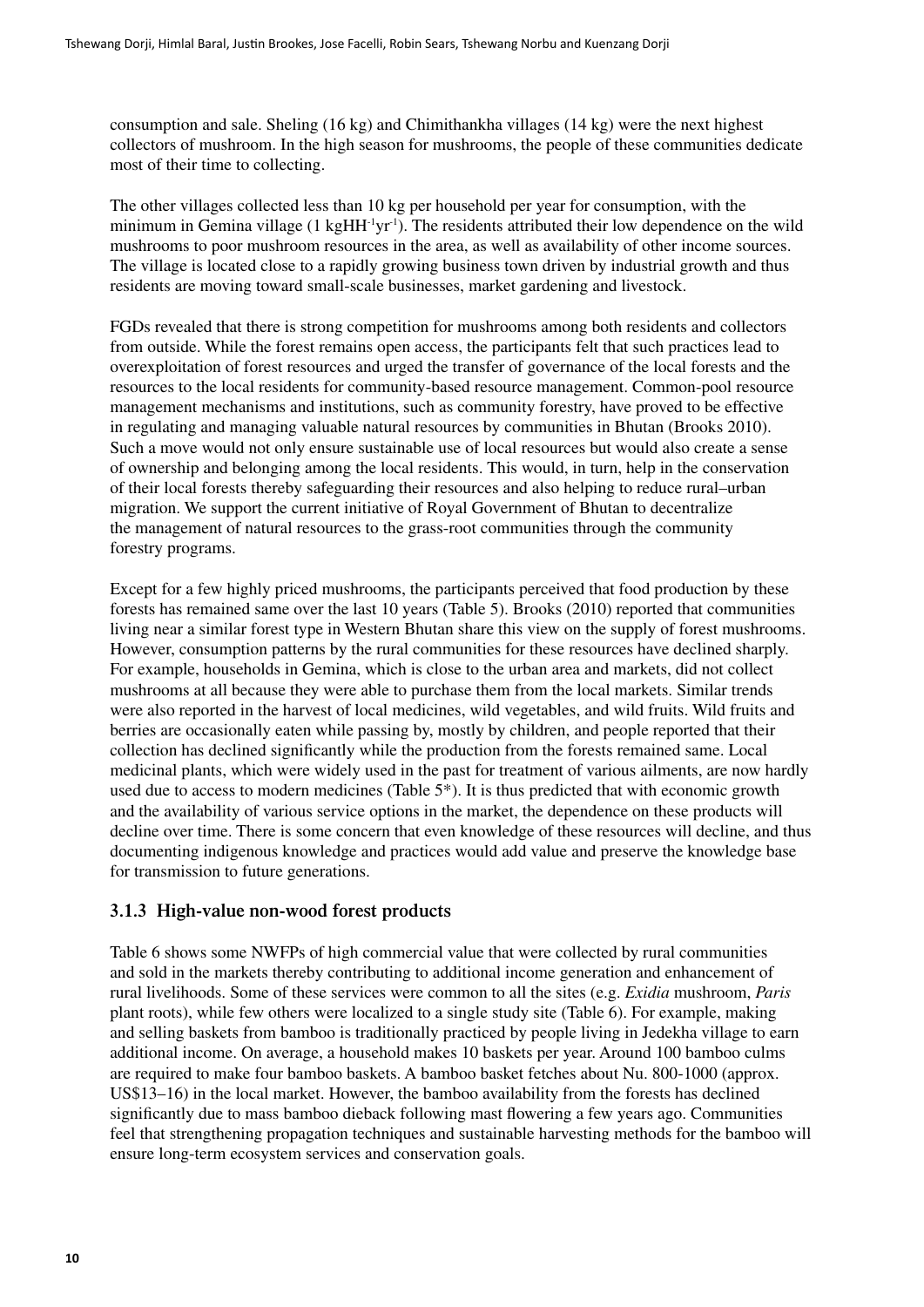<span id="page-18-0"></span>Similarly, rhizomes of *Paris polyphylla* are in great demand for medicines to cure wide range of ailments from diarrhea to cancer (Shah et al. 2012). Dried rhizomes of the plants fetch about Nu. 5000 (approximately US\$84) per kilogram. Every household in the study area earned between Nu. 900 (approx. US\$15) and Nu. 25,000 (approx. US\$416) per year depending on the quantity collected. A common concern about this resource expressed by the villagers is the lack of a proper market. Most of the products are bought by intermediaries, leading to a lack of transparency and highly fluctuating prices. Strong competition for resource harvesting by both the local communities and outsiders are perceived to have resulted in overharvesting of this species.

Eighty-eight percent of the participants in the FGDs expressed concern about the declining availability of this resource in the forests (Table 5). They attributed this to the destructive practice of harvesting the plant before seed production, which may have long-term impacts on its regeneration and conservation. Studies on ecology of the species in Nepal and India have reported that poor germination and unsustainable harvesting techniques are the main threat to this plant (Madhav et al. 2011; Paul 2015). Involving the rural communities in conservation awareness programs and mass cultivation of the species in the farmlands will ensure the effective conservation of the species, as well as uplifting the local economy in the Himalayan region (Paul 2015).

Another product of high commercial value is the mushroom *Exidia* sp., locally known as the 'sisishamu', or black mushroom due to its black color, which in China it is considered to have medicinal value. The mushroom grows on the dry branches of *Rosa serecia*. A kilogram of the dry mushroom can be sold for as much as Nu. 20,000 (approx. US\$335). Almost all the villages in the study collected the mushroom, although the quantities collected varied among households (Box 1). Removal of branches to collect the mushroom was a serious concern expressed by all the villagers, who recommended following proper harvesting practices that conserve the host plant (*Rosa sericea*). Households in Yusipang village collect most black mushroom with around 2–3 kg/household per year, which generates an income of Nu. 24,000–36,000 per year (US\$400– 600). Yusipang village also collects the most matsutake mushroom (*Tricoloma matsutake*). A household collects about 20 kg of matsutake; those not used for household consumption are sold to the local markets. Due to their high commercial value and overharvesting by local residents and outsiders, the availability of these resources is declining rapidly throughout the study area (Table 5).



**Figure 3. Mushroom collected for consumption and sale from the study area.**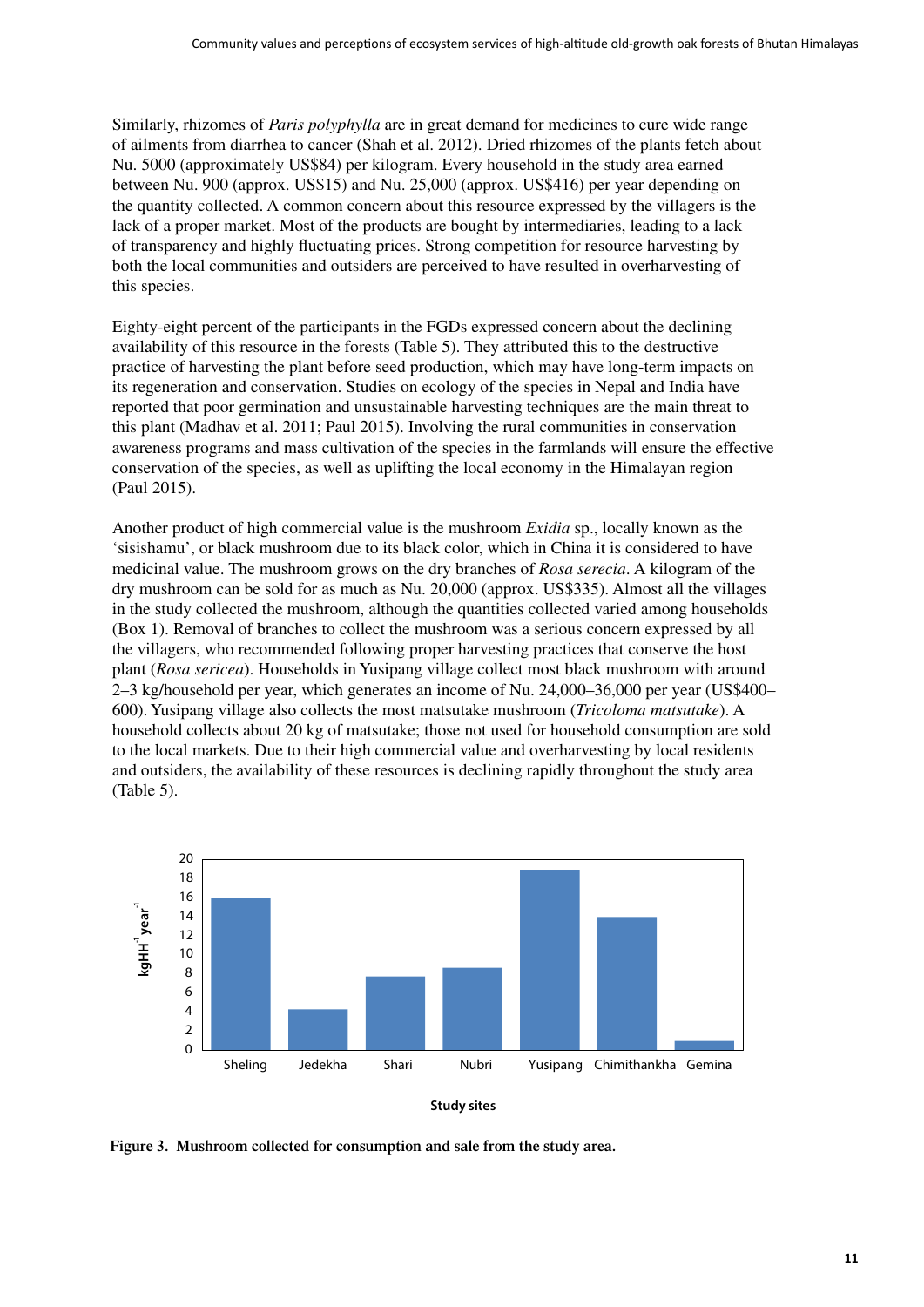**Table 5. Focus group discussion outcomes on perceived trends in the provisioning ecosystem services from old-growth oak forests in the study area. Ecosystem services are grouped into MEA ecosystem service categories. Some of qualitative scales are adapted from (Baral et al. 2013) while others are author's own elaboration.**

| <b>Ecosystem Services</b>                  | <b>Sheling</b>           | Jedingkha                | Shari                        | Nubri                    | Chimithankha                 | Gemina           | Yusipang                            |
|--------------------------------------------|--------------------------|--------------------------|------------------------------|--------------------------|------------------------------|------------------|-------------------------------------|
| Provisioning                               |                          |                          |                              |                          |                              |                  |                                     |
| Fresh water                                | $\blacksquare$           | $\overline{\phantom{a}}$ | $\overline{a}$               | $\overline{a}$           |                              |                  |                                     |
| Timber                                     | $=$                      | $=$                      | $\overline{a}$               | $\overline{a}$           |                              |                  |                                     |
| Firewood                                   | $=$                      | $=$                      |                              |                          |                              |                  |                                     |
| Food production                            | $=$                      | $=$                      | $=$ *                        | $=$ *                    | $=$ *                        | $=$ *            | $^{+}$                              |
| Leaf litter                                | $^{+}$                   | $^{+}$                   | $^{+}$                       | $\! + \!\!\!\!$          | $=$                          | $=$              | $=$                                 |
| Grazing land                               |                          | =                        | $=$ *                        | $=$                      | $=$ *                        | $=$ *            | $=$                                 |
| Fodder                                     | $=$                      | $=$                      | $\overline{a}$               | $=$                      | $=$ *                        | $=$ *            | $=$ *                               |
| Local medicines                            | $=$                      | $=$                      | $=$ *                        | $=$ *                    | $=^*$                        | $=$ *            | $=$ *                               |
| High-value NWFPS                           | $\overline{\phantom{0}}$ | $\blacksquare$           | $\qquad \qquad \blacksquare$ | $\overline{\phantom{a}}$ | $\qquad \qquad \blacksquare$ | $\boldsymbol{0}$ | $\sim$ $-$                          |
| <b>Regulating</b>                          |                          |                          |                              |                          |                              |                  |                                     |
| Fresh air regulation                       | $=$                      | $=$                      | $=$                          | $=$                      | $+$                          | $=$              | $\hspace*{0.4em} = \hspace*{0.4em}$ |
| Carbon sequestration                       | $\! + \!\!\!\!$          | $^+$                     | $^{+}$                       | $^{+}$                   | $^{+}$                       | $^{+}$           | $^{+}$                              |
| Groundwater<br>recharge                    | $=$                      | $\blacksquare$           | $=$                          | $\blacksquare$           |                              |                  | $=$                                 |
| Natural hazard<br>regulation               | $=$                      | $=$                      | $=$                          |                          | $=$                          | $^{+}$           | $=$                                 |
| Water purification                         | $=$                      | $\overline{a}$           | $=$                          | $=$                      | $=$                          |                  | $=$                                 |
| Disease regulation                         | $=$                      | Ξ                        | $=$                          | $=$                      | $=$                          | $=$              | $=$                                 |
| Crop pollination                           | $=$                      | $\boldsymbol{0}$         | $=$                          | $\overline{a}$           | $=$                          | $=$              |                                     |
| Soil protection                            | $=$                      | $\overline{\phantom{0}}$ | $=$                          | $=$                      | $=$                          | $=$              | $=$                                 |
| <b>Supporting</b>                          |                          |                          |                              |                          |                              |                  |                                     |
| Biodiversity / habitat<br>for wild animals | $^{+}$                   | $+$                      |                              |                          | $\! + \!\!\!\!$              |                  |                                     |
| Maintenance of<br>genetic diversity        | $=$                      | $\boldsymbol{0}$         | $^+$                         | $=$                      |                              |                  | $\bf{0}$                            |
| Cultural                                   |                          |                          |                              |                          |                              |                  |                                     |
| Spiritual and<br>religious values          | $^{+}$                   | $^{+}$                   |                              |                          | $+$                          |                  | $=$                                 |
| Aesthetic values                           | $=$                      | $^{+}$                   | $^{+}$                       |                          | $^{+}$                       |                  | $\boldsymbol{0}$                    |
| Recreation and<br>ecotourism               | $+$                      | $^{+}$                   | $\boldsymbol{+}$             | $+$                      | $^{+}$                       |                  |                                     |

Note: = no change, - declining trend, -- strongly declining, + increasing trend, 0 absence of ecosystem services.

\*The production of services from the forests is perceived to have remained same but the utilization of these resources has declined.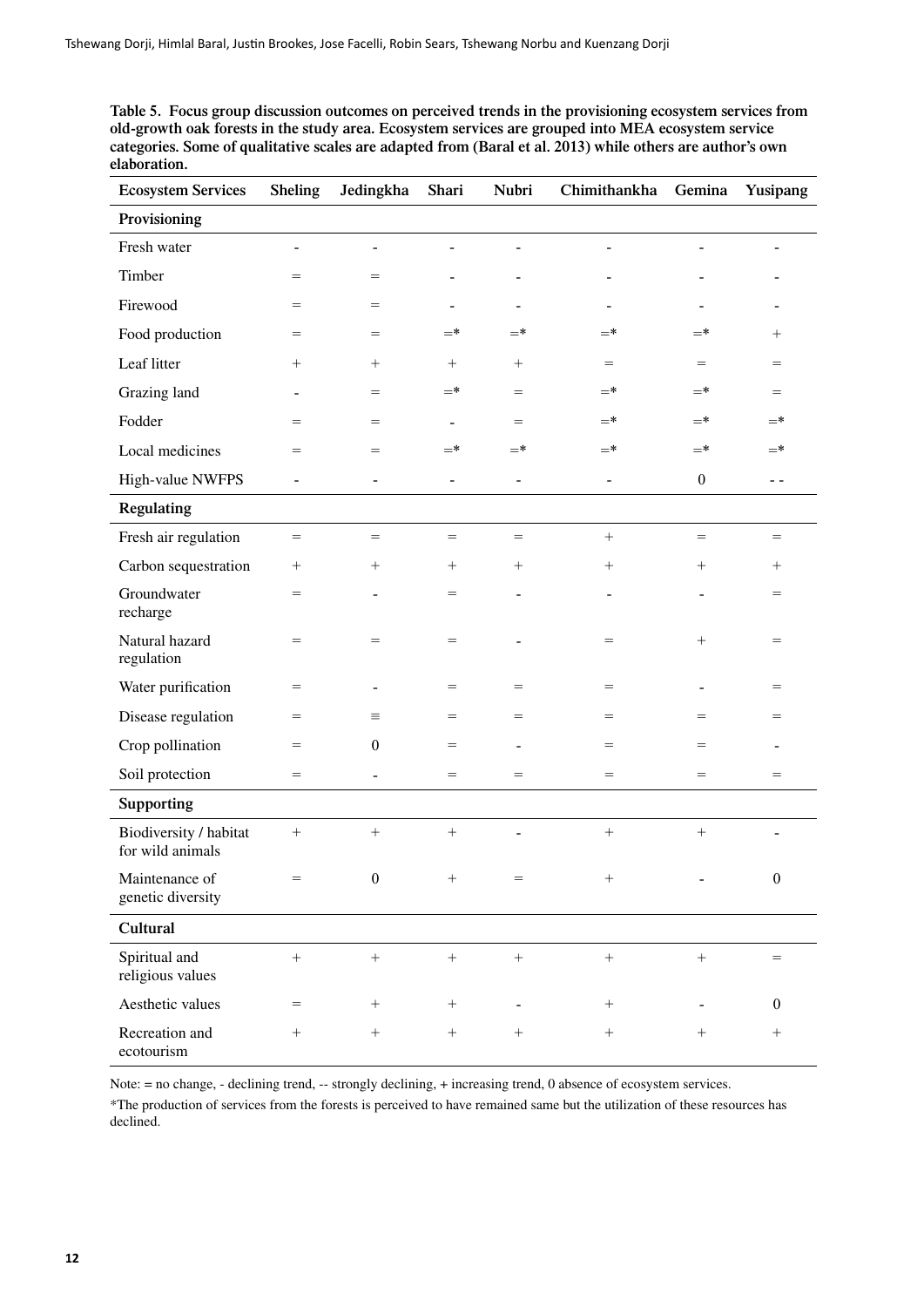Creating awareness in communities on proper harvesting guidelines followed by further research on the conservation and propagation of these species were proposed during the FGDs. The groups, as well as the key informants, feel that the transfer of forest management ownership to local communities could help to sustain these resources in the long run.

#### **3.1.4 Livestock-related forest services**

On average, each household in the study area owned seven cattle. The majority of farmers owned a mixture of improved and local cattle breeds, which were stall fed at home and sent out for forest grazing, respectively. The grazing animals consisted of cows, yaks and horses. The preferred fodder from the forests was grasses, bamboo, and lopped tender branches and leaves of oak. The evergreen oak foliage is mostly fed during dry winter months due to the unavailability of other fodder options. Villagers reported that fodder collection from these forests has declined as farmers started growing feed and fodder varieties directly on their farm lands. Villagers report that this practice is in response to the Bhutan government's initiative of increasing livestock productivity through the introduction of improved dairy cattle breeds, which require stall feeding.

| High-value<br>species          | Parts used   | Average<br>income<br>(USD/<br>HH/Yr) | Resource<br>trend | <b>Reasons</b>                                                                                             | Recommended<br>management options                                                                                                                                                                            |
|--------------------------------|--------------|--------------------------------------|-------------------|------------------------------------------------------------------------------------------------------------|--------------------------------------------------------------------------------------------------------------------------------------------------------------------------------------------------------------|
| Paris<br>polyphylla            | roots        | 295                                  |                   | low seed germination,<br>increased collection<br>trend (outsiders),<br>unsustainable harvest<br>practices, | Research on propagation<br>techniques<br>Community-based resource<br>management<br>Creation of awareness on the<br>conservation and harvesting<br>techniques among the<br>collectors<br>Domestication trials |
| Exidia sp.                     | mushroom     | 292                                  |                   | Competition from<br>outside collectors,<br>unsustainable harvest<br>practices                              | Sustainable harvesting<br>practices needs to be<br>developed                                                                                                                                                 |
| <b>Berberis</b>                | roots        | 250                                  | $=$               |                                                                                                            | Nursery techniques and<br>plantation                                                                                                                                                                         |
| Walnuts                        | fruits       | 250                                  |                   | Aging of mother trees<br>and felling                                                                       | Plantation programs                                                                                                                                                                                          |
| <b>Tricholoma</b><br>matsutake | mushroom     | 250                                  | $=$               | Fluctuates on yearly<br>basis, competition<br>from collectors                                              | Community-based resource<br>management                                                                                                                                                                       |
| Bamboo                         | culms        | 175                                  |                   | Bamboo dieback                                                                                             | Research on propagation<br>techniques                                                                                                                                                                        |
|                                | <b>Total</b> | 1512                                 |                   |                                                                                                            |                                                                                                                                                                                                              |

**Table 6. High commercial NWFPs collected by the local communities, resource availability trend and proposed management options by the FGDs based on their local practices and knowledge.**

Note: = no change, - declining trend, -- strongly declining.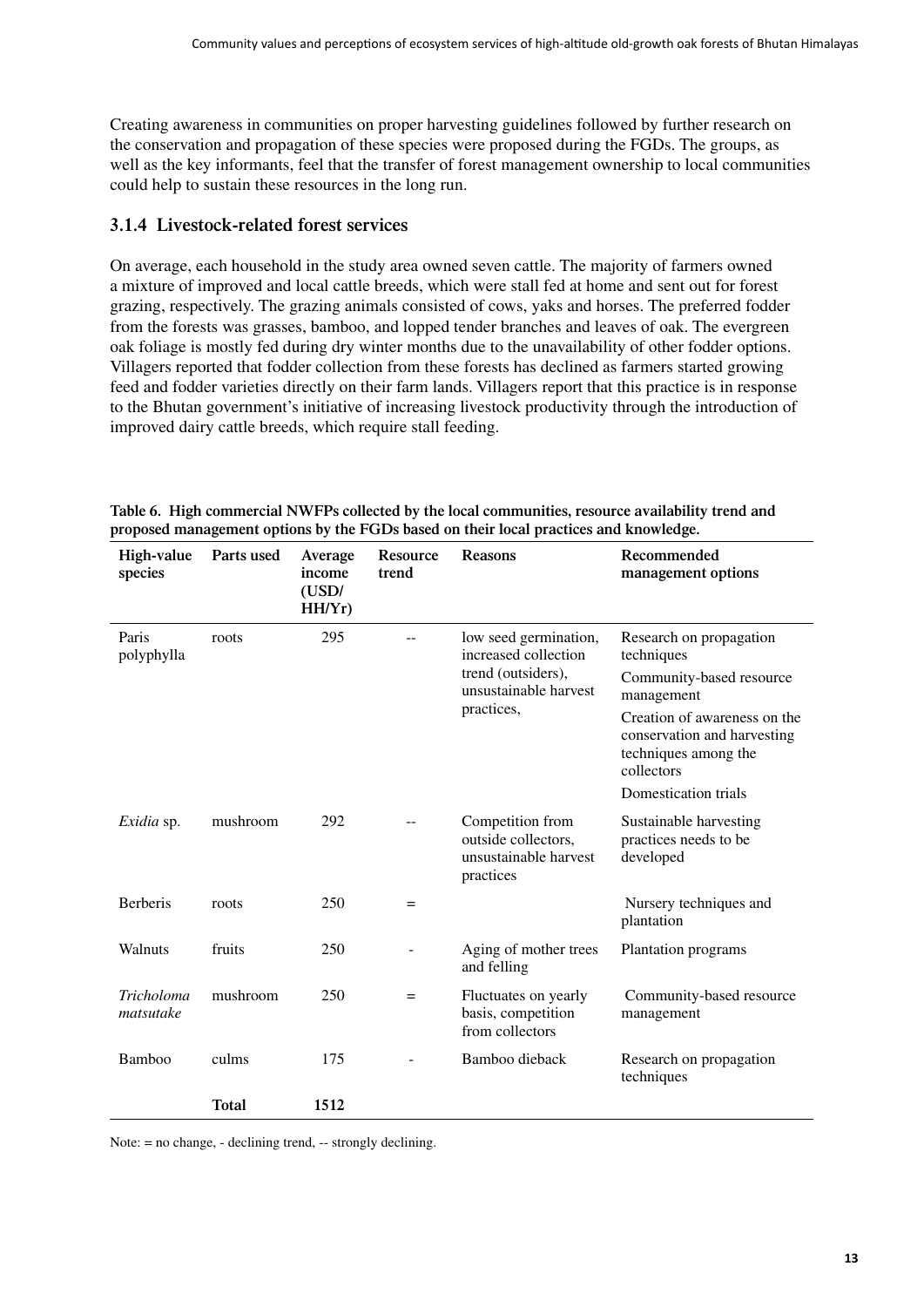#### <span id="page-21-0"></span>**Box 1. Reasons cited for decline in resources and income**

Kinley Dhendup, 57 years old, a farmer from Chimithankha village earned about Nu. 50,000 just from the sale of *Exdia* in 2015. However, in 2016, he could only earn about Nu. 25000, which is half of what he earned the previous year. He attributes the decline in his income to overexploitation of the resources and strong competition from outside collectors.

In some of the study villages, informants reported that limited grazing has led to a shift in the vegetation of previously open areas and meadows to bushes and colonization by blue pine. Almost 60% of the farmers in the survey perceived that forest coverage in their areas has increased. They suggested that the increase is a result of stringent forest rules and regulations on the harvesting of trees, ongoing plantation programs, drop in traditional subsistence agriculture and reduced grazing practices. The reduction in forest grazing is expected to help in reducing the grazing pressure on forests and improve regeneration (Bruggeman et al. 2016).

#### **3.1.5 Leaf-litter collection**

Leaf-litter collection for bedding for all breeds of cattle constitutes an important aspect of livestock farming. While it requires hard labor, it is regarded by local people as one of the most important services from the forests. Households in the study area collected on average 95 headloads (= 4750 kg) of leaf litter annually, varying from  $30 (= 1500 \text{ kg})$  for small livestock farmers to  $200 (= 10,000 \text{ kg})$ for larger livestock farmers. The leaf litter collected consists of pine needles mixed with oak leaves, which are collected from the forest floor in the winter months of December to March. The litter is used as cattle bedding, which after mixing with dung and subsequent decomposition forms an important manure addition to the soil of crop fields. The practice results in nutrient cycling and transfer from forests to agricultural fields, allowing the maintenance of soil fertility with minimum chemical fertilizer inputs (Roder et al. 2003).

Most farmers (86%) in our study preferred using blue pine needles for their cattle bedding, while 10% preferred a mixture of pine and oak leaves suggesting that the oak leaves result in nutrient-rich manure after decomposition. About 5% of the respondents collected only deciduous oak (*Q. griffithii*) leaves for their cattle bedding. Thirty percent of the respondents perceived that the trend in the availability of leaf litter from the forests has increased across the study sites, 62% said it has remained same, while a small fraction (8%) reported a decline. The amount of leaf litter collect from the forest floor by households was reported by all to have increased over the years, a trend attributed to the higher number of improved breeds, increased agricultural production and easy access to forests by new farm and forest roads.

#### **3.2 Regulating ecosystem services**

Regulating ecosystem services like fresh air regulation, groundwater recharge, carbon sequestration, soil protection and natural hazard control are intangible and difficult to observe or quantify in nature. Nevertheless, their importance to local wellbeing was recognized by the communities in the study area. Such regulating services are considered to be an important reward of a well-maintained forest ecosystem by the communities. Naudiyal et al. (2017) report similar positive perceptions of local communities on the regulating services from oak forests in Nepal. The most important reward being the conservation of soil and water, as also highlighted by many other studies (Sheikh et al. 2010; Singh et al. 1989).

In all of the FGDs, carbon sequestration by the forests was perceived to have increased over the years. The participants link this increase to an increase in forest coverage, mainly on barren lands and open meadows (77%,  $n = 9$  groups). The open areas are believed to be succeeded by forest following the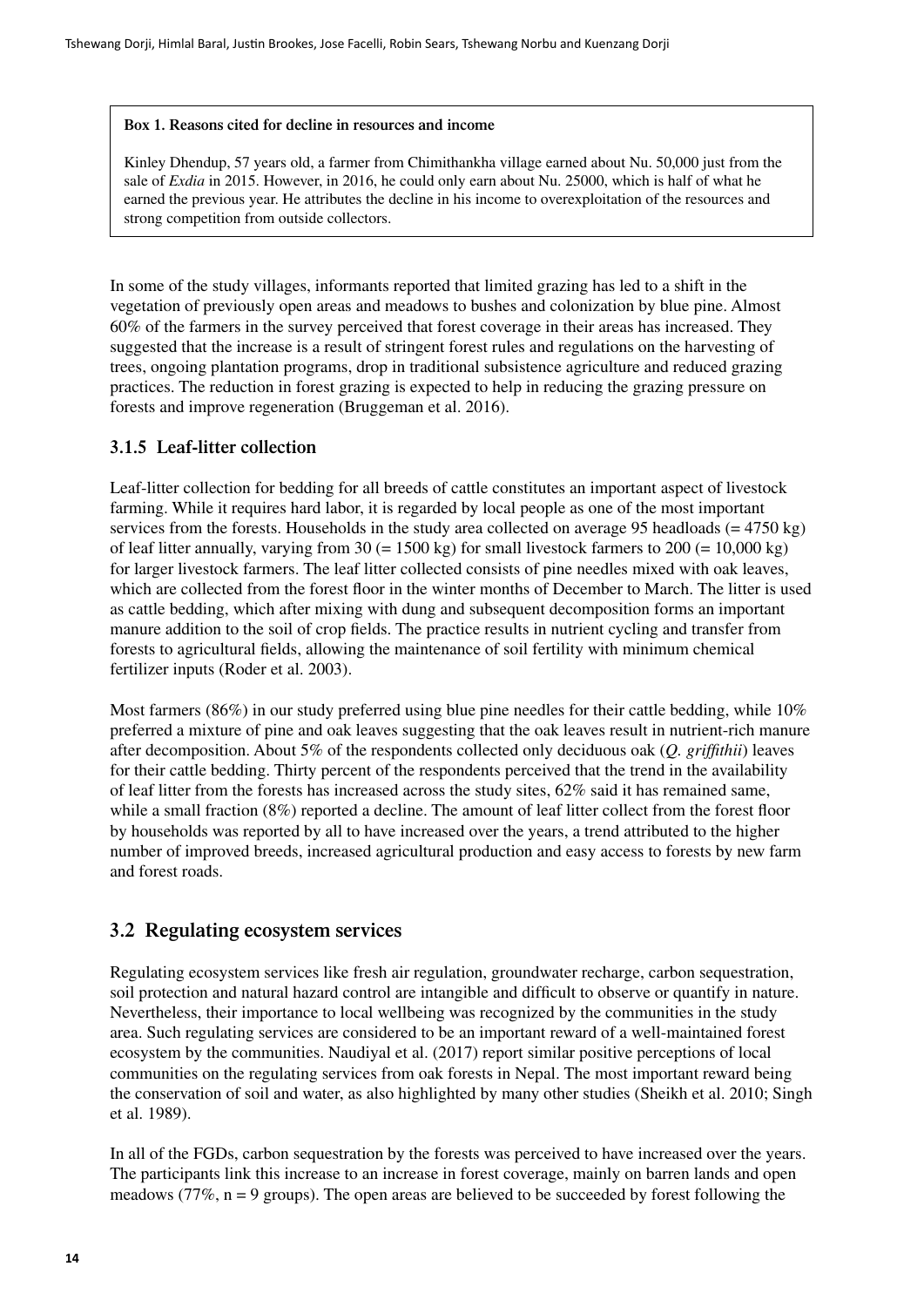<span id="page-22-0"></span>gradual decline of shifting cultivation practices and grazing in this region. The remaining focus groups attributed the increase to huge conservation and mass plantation efforts.

These local perceptions about increasing forest cover in the region are consistent with studies that quantify forest cover change using remote sensing analysis. Bruggeman et al. (2016) reported an increase in forest cover in Bhutan after the 2000s and related it to land abandonment and gradual replacement by forests. Similar increases in forest cover were also reported by Gilani et al. (2015). All these studies indicate the increasing carbon stock in the forests. A study from Nepal Himalaya reported that these forests can store between 210 to 258.02 t ha<sup>-1</sup> of carbon and can sequester between 3.7 to  $4.8$  t ha<sup>-1</sup> yr<sup>-1</sup>. Thus, high carbon stocks in the soil combined with above-ground biomass in this region serve as an important global carbon sink.

Another regulating service of the oak forests highlighted by the communities is ground water recharge. Shari villagers prioritized this as the second most important ecosystem service. The village currently faces water crisis, which they attribute mainly to disturbances of forest around their water source. Similarly, villagers in Nubri, which is located close to Shari village, also ranked this as one of the top five priority ecosystem services. These two villages attributed changes in water quality as well as quantity to logging activities in their forests.

A third regulating service of forests mentioned by the communities of Sheling is the reduction in the natural hazards, particularly wind damage. The village of Sheling is located in a valley and exposed to strong winds. The people believed that conserving trees near by their houses blocks the force of strong winds. The majority of participants perceived that the low incidence of natural hazards, such as landslides and strong winds, is due to the well-managed forest cover in their vicinity.

Finally, participants in the focus groups suggested that the conservation of forests as a home to bees and other pollinators, and birds, is important for agricultural crop productivity.

#### **3.3 Supporting services**

Habitat supporting services of the forests were perceived by respondents to have increased over time in the study areas. Residents report that the number of wild animals in the forests has increased as a result. The reasons for such an increase were perceived to be increased forest cover due to strong conservation policies and strict regulations.

Further, with socioeconomic development of local communities due to Bhutan government's marketoriented agriculture initiative, 77% of focus group participants felt that hunting for wild animals has dropped significantly in the past decade. The move is further driven by Buddhist religious sentiments of living in harmony with nature. However, 22% of the participants perceived that human–wildlife conflict has increased in the area, which leads to poisoning of wild animals by agitated farmers. As most of the animals damaging farmers' crops were deer, monkeys and wild boars, almost half of the participants viewed that this conflict is a result of the absence of top predators in the forest close to their home. A paper by Thinley et al. (2018) supports the view expressed by the farmers, as it was found that crop losses to wild herbivores were significantly reduced due to presence of tigers in the forests close to the villages.

"From supporting our food production systems to purifying our air and water, to stabilizing our climate and providing us with spiritual sustenance and a host of other benefits, our natural ecosystems are ultimately the source of our health, happiness and material prosperity" - Dechen Dorji, Country Representative of WWF Bhutan.

Source: wwfbhutan.org.bttp://www.wwfbhutan.org.bt/news\_stories.cfm?uNewsID=300930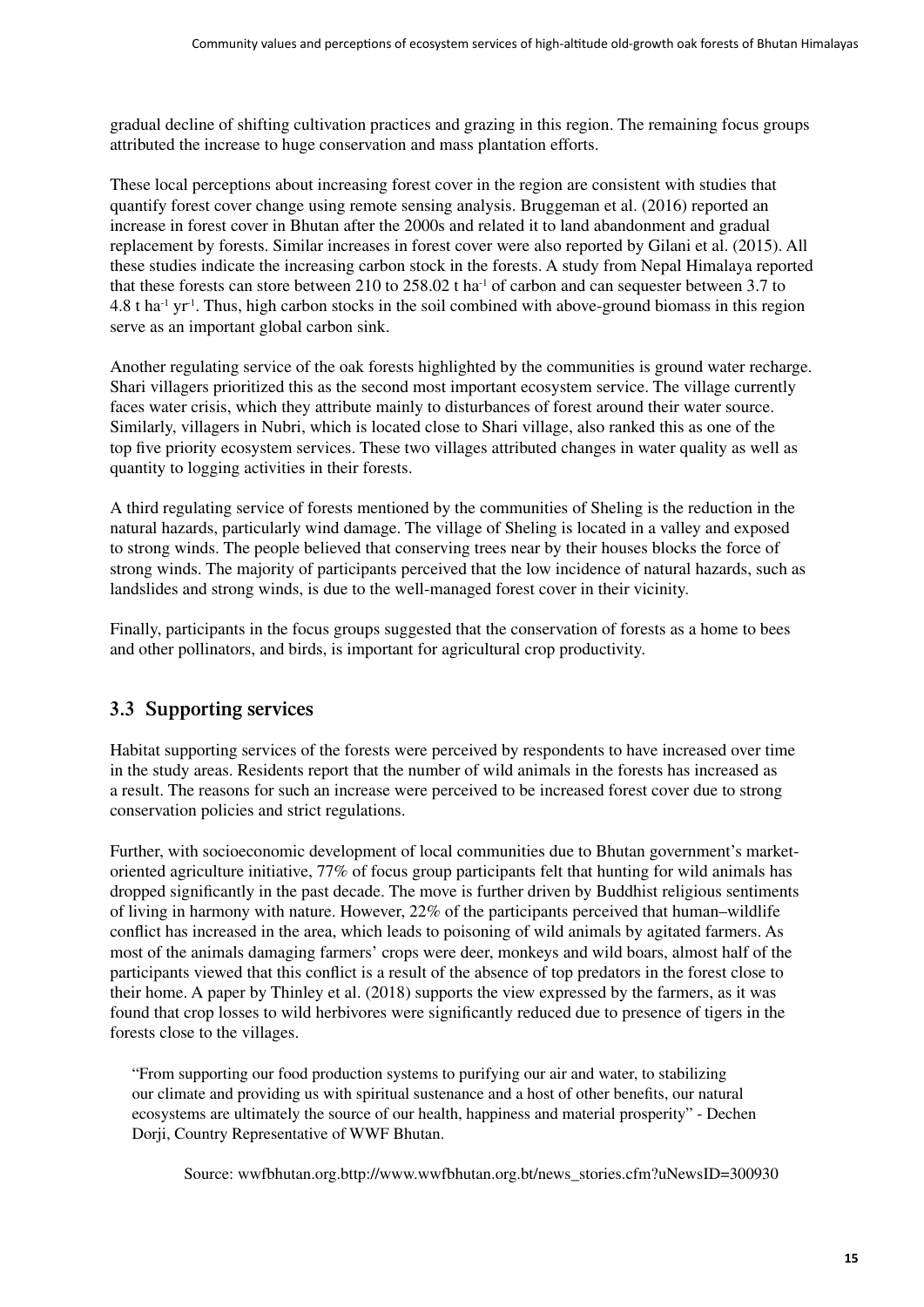#### <span id="page-23-0"></span>**3.4 Cultural services**

Participants in this study indicated that the high-altitude oak forests provide important cultural services that play an important part in the wellbeing of communities. The forests host religious sites, such as monasteries, meditation caves, pilgrimage sites and religious natural landscapes, that people visit frequently to offer prayers. Visits to these sites comprised an important practice in people's everyday life associated with beliefs, spiritual wellbeing and contentment. Certain areas in the forest were reported to be strongly protected as the home of local deities. An example is an individual tree of *Quercus semecarpifolia* known by the name "Gomju drake" (Figure 4, right). This mighty oak in the middle of Sheling village, Khotokha, has an approximate girth of 222 cm at breast height and is believed to be more than a thousand years old. Local people believe that a ferocious local deity dominates this tree, and that anyone who harms the tree purposely or even unknowingly experiences severe illness. This is an example of how local beliefs and mutual community respect help to conserve forests, and even individual trees. This individual serves as a mother seed tree for the area, and the tree hosts a great deal of biodiversity, with ferns, bryophytes and even other flowering plants growing on its trunk and branches. It also helps with water conservation and numerous other ecosystem services, such as carbon sequestration and storage.

People ensure that these places are not disturbed, as it is believed that disturbances may be bad omen for the community which will bring illness and low agricultural productivity. There are also important places in many of the study sites that have aesthetic and scenic beauty with high potential for ecotourism and recreation. Participants in the study reported that the number of tourists visiting such sites is increasing every year, which they attributed to easy road access. It was also believed that Bhutanese people now have more disposable income and leisure time allowing them to travel to visit these places. The communities proposed that such areas should be protected from development and expressed the need for more awareness and advertising to attract visitors.



**Figure 4. Forests provide cultural support services which is an important ecosystem service.** Left: A small stupa inside an old-growth oak forests used for worship by local communities in western Bhutan. Right: The tree known as "Gomju drake" is believed to be dominated by a ferocious local deity.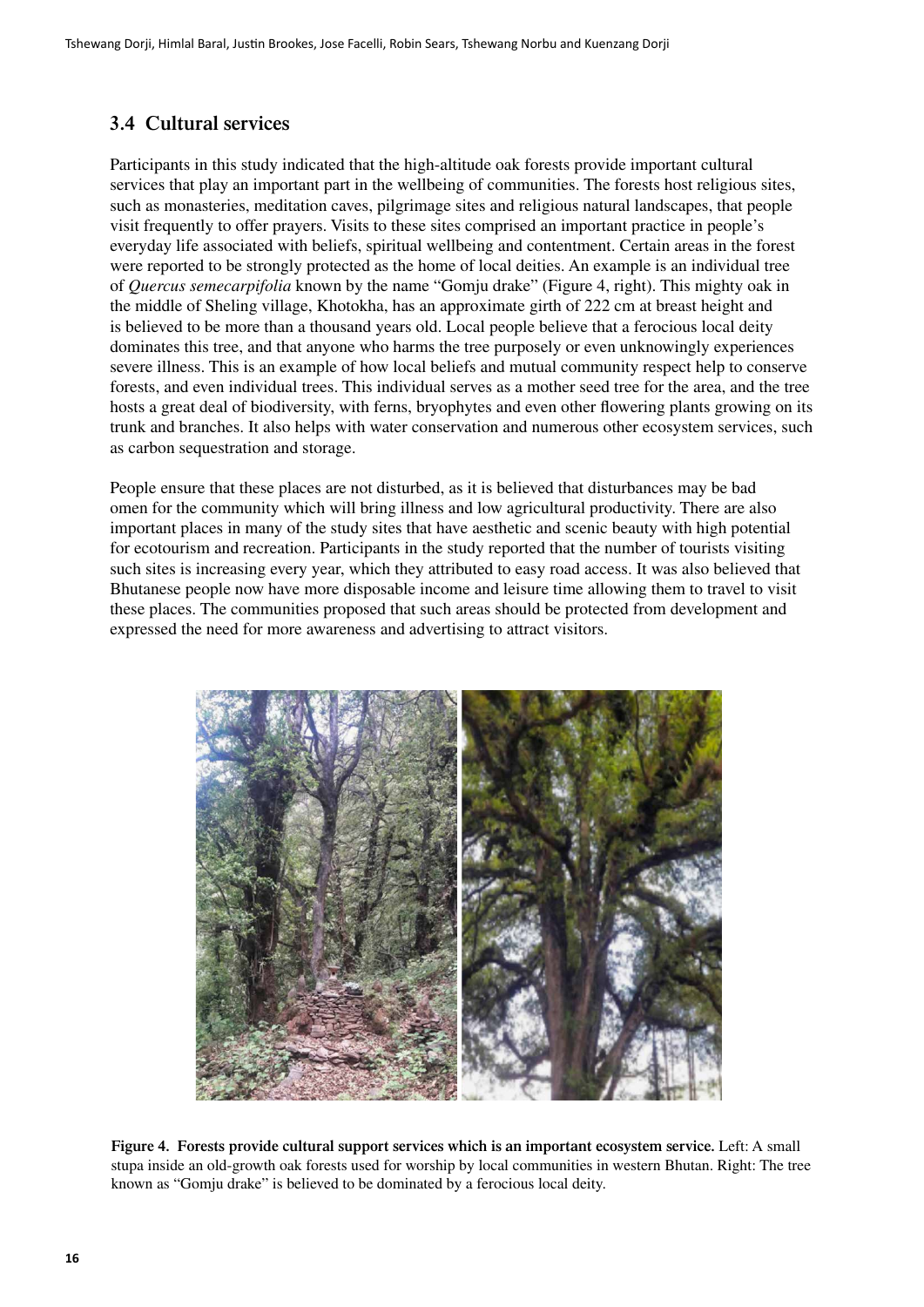## <span id="page-24-0"></span>**4 Conclusion**

High-altitude old-growth oak forests along with adjoining ecosystems play a crucial role in sustaining agriculture and the livelihoods of people living in river valleys in Bhutan. These forests' critical importance to provide multiple ecosystem services is well recognized by local residents. The forests serve as a water store for villages, agricultural production and hydropower generation downstream; they are used for multiple purposes, such as grazing grounds, a source of food and fodder, medicines and income generation by local people. They also serve as an important habitat for large numbers of endemic plants and animals, and host numerous religious sites associated with the spiritual wellbeing, contentment and compassion attributes of Buddhist people. The conservation of these forests is therefore indispensable for continued supply of essential ecosystem services. The local people in the study area believe that community-based forest management through the transfer of forest management to local communities could be a way forward in ensuring local stewardship over their resources. This is also consistent with the existing plans and policies of the Royal Government of Bhutan to decentralize and empower local communities in natural resource management. The research also calls for concerted efforts by local communities, governmental bodies and global partnerships to restore and protect this important forest ecosystem.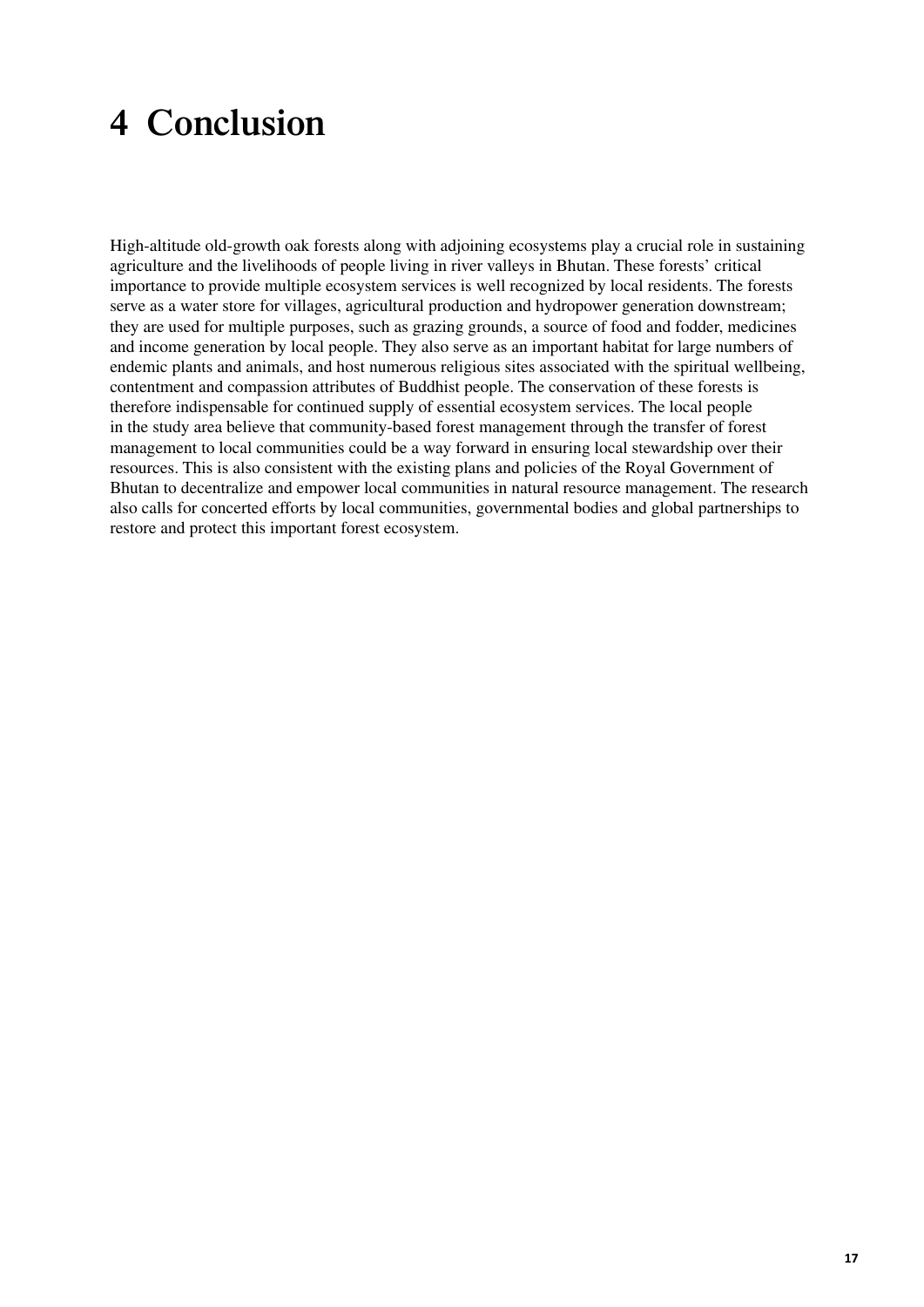### <span id="page-25-0"></span>**References**

- Baral, H, Jaung, W, Bhatta, LD, Phuntsho, S, Sharma, S, Paudyal, K, Zarandian, A, Sears, R, Sharma, R, Dorji, T & Artati, Y 2017, *Approaches and tools for assessing mountain forest ecosystem services*, Working paper, CIFOR, CIFOR, Indonesia.
- Baral, H, Keenan, RJ, Stork, NE & Kasel, S 2013, 'Measuring and managing ecosystem goods and services in changing landscapes: a south-east Australian perspective', *Journal of Environmental Planning and Management*, vol. 57, no. 7, pp. 961-983.
- Brooks, JS 2010, 'The Buddha mushroom: Conservation behavior and the development of institutions in Bhutan', *Ecological Economics*, vol. 69, no. 4, pp. 779-795.
- Bruggeman, D, Meyfroidt, P & Lambin, EF 2016, 'Forest cover changes in Bhutan: Revisiting the forest transition', *Applied Geography*, vol. 67, pp. 49-66.
- DOE 2009, *Overview of energy policies of Bhutan*, Ministry of Economic Affairs, Thimphu.
- FRMD 2016, *National Forestry Inventory*, Ministry of Agriculture and Forests, DoFPS, Thimphu.
- Gajendra, S, Rai, ID & Rawat, GS 2011, 'The year 2010 was 'mast seed year' for the Kharsu oak (Quercus semecarpifolia Sm.) in the Western Himalaya', *Current Science*, vol. 100, no. 9, p. 1275.
- Gilani, H, Shrestha, HL, Murthy, MS, Phuntso, P, Pradhan, S, Bajracharya, B & Shrestha, B 2015, 'Decadal land cover change dynamics in Bhutan', *J Environ Manage*, vol. 148, Jan 15, pp. 91-100.
- ICIMOD 2017, *A Multi-Dimensional Assessment of Ecosystems and Ecosystem Services in Barshong, Bhutan*, ICIMOD, Kathmandu, Nepal.
- Kubiszewski, I, Costanza, R, Dorji, L, Thoennes, P & Tshering, K 2013, 'An initial estimate of the value of ecosystem services in Bhutan', *Ecosystem Services*, vol. 3, pp. e11-e21.
- Madhav, KC, Phoboo, S & Jha, PK 2011, 'Ecological study of Paris polyphylla Sm', *Ecoprint: An International Journal of Ecology*, vol. 17, pp. 83-93.
- MEA 2005, *Ecosystems and Human Well-being: Synthesis*, I Press, Washington DC.
- MoAF 2016, *National Forest Inventory Report: Stocktaking Nation's Forest Resources*, (FRMD) Forest Resources Management Division, Department of Forests and Park Services, Ministry of Agriculture and Forests, Thimphu, Bhutan.
- Moktan, MR 2014, 'Social and Ecological Consequences of Commercial Harvesting of Oak for Firewood in Bhutan', *Mountain Research and Development*, vol. 34, no. 2, May, pp. 139-146.
- Naudiyal, N & Schmerbeck, J 2017, 'The changing Himalayan landscape: pine-oak forest dynamics and the supply of ecosystem services', *Journal of Forestry Research*, vol. 28, no. 3, May, pp. 431- 443.
- Paul, A 2015, 'Threats and conservation of Paris polyphylla an endangered, highly exploited medicinal plant in the Indian Himalayan Region', *Biodiversitas, Journal of Biological Diversity*, vol. 16, no. 2, pp. 295-302.
- Roder, W, Dorji, K & Gratzer, G 2003, 'Nutrient flow from the forest source of life for traditional Bhutanese agriculture', *Austrian Journal of Forest Science*, no. 1, pp. 65-72.
- Sears, RR, Phuntsho, S, Dorji, T, Choden, K, Norbu, N & Baral, H 2017, 'Forest ecosystem services and the pillars of Bhutan's Gross National Happiness', *CIFOR Occasional Paper*, vol. No. 178.
- Shah, SA, Mazumder, PB & Choudhury, MD 2012, 'Medicinal properties of Paris polyphylla Smith: A review', *Journal of Herbal Medicine and Toxicology*, vol. 6, no. 1, pp. 27-33.
- Sheikh, MA & Kumar, M 2010, 'Nutrient Status and Economic Analysis of Soils in Oak and Pine Forests in Garhwal Himalaya', *Journal of Amercan Science*, vol. 6, no. 2.
- Shrestha, BB 2003, 'Quercus semecarpifolia Sm. in the Himalayan region: Ecology, exploitation and threats', *Himalayan Journal of Sciences*, vol. 1, no. 2, pp. 126-128.
- Shrestha, RK & Paudel, KC 1996a, 'Oak forest under threat: an urgent concern for the mountain enviornment', *Environment and Biodiversity: In context of South Asia*, pp. 114-119.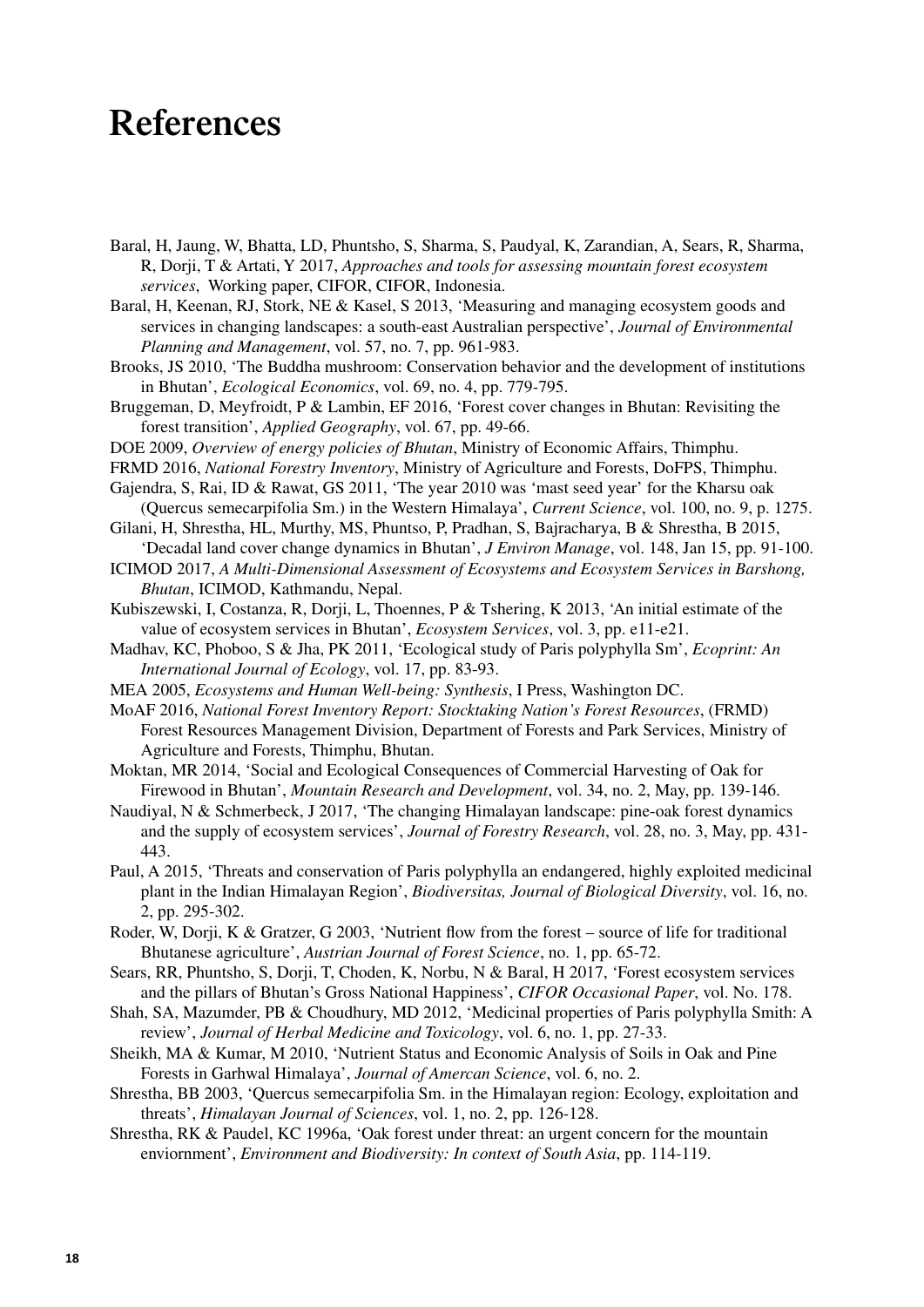Shrestha, RK & Paudel, KC 1996b, *Oak Forest under Threat: An Urgent Concern for the Mountain Environment*, Environment and Biodiversity: In context of South Asia, ed. PK Jha, Ghimire, G.P.S., Karmacharya, S.B., Baral, S.R. and Lacoul, P, ECOS, Kathmandu.

- Singh, AK & Pande, RK 1989, 'Changes in spring acitivity: Experiences of Kumaun Himalaya, India', *The Environmentalist*, vol. 9, no. 1, pp. 25-29.
- Singh, G & Rawat, GS 2010, 'Is the future of oak (Quercus spp.) forests safe in the Western Himalayas?', *Current Science*, vol. 98, no. 11, p. 1420.
- Singh, G & Rawat, GS 2012, 'Depletion of Oak (Quercus spp.) Forests in the Western Himalaya: Grazing, Fuelwood and Fodder Collection', in CA Okia (ed.), *Global perspectives on sustainable forest management*, vol. Edited volume, InTech, pp. 29-42.
- Singh, SP 1998, 'Chronic disturbance, a principal cause of environmental degradation in developing countries', *Environmental Conservation*, vol. 25, no. 1, Mar, pp. 1-2.
- Singh, SP, Rawat, YS & Garkoti, SC 1997, 'Failure of brown oak (Quercus semecarpifolia) to regenerate in central Himalaya: A case of environmental semisurprise', *Current Science*, vol. 73, no. 4, Aug 25, pp. 371-374.
- Singh, SP & Singh, JS 1986, 'Structure and Function of the Central Himalayan Oak Forests', *Proceedings of the Indian Academy of Sciences-Plant Sciences*, vol. 96, no. 3, Aug, pp. 159-189.
- Thinley, P, Rajaratnam, R, Lassoie, JP, Morreale, SJ, Curtis, PD, Vernes, K, Leki, L, Phuntsho, S, Dorji, T & Dorji, P 2018, 'The ecological benefit of tigers ( Panthera tigris ) to farmers in reducing crop and livestock losses in the eastern Himalayas: Implications for conservation of large apex predators', *Biological Conservation*, vol. 219, pp. 119-125.
- van Oort, B, Bhatta, LD, Baral, H, Rai, RK, Dhakal, M, Rucevska, I & Adhikari, R 2015, 'Assessing community values to support mapping of ecosystem services in the Koshi river basin, Nepal', *Ecosystem Services*, vol. 13, pp. 70-80.
- Wangda, P & Ohsawa, M 2006, 'Gradational Forest Change along the Climatically Dry Valley Slopes of Bhutan in the Midst of Humid Eastern Himalaya', *Plant Ecology*, vol. 186, no. 1, pp. 109-128